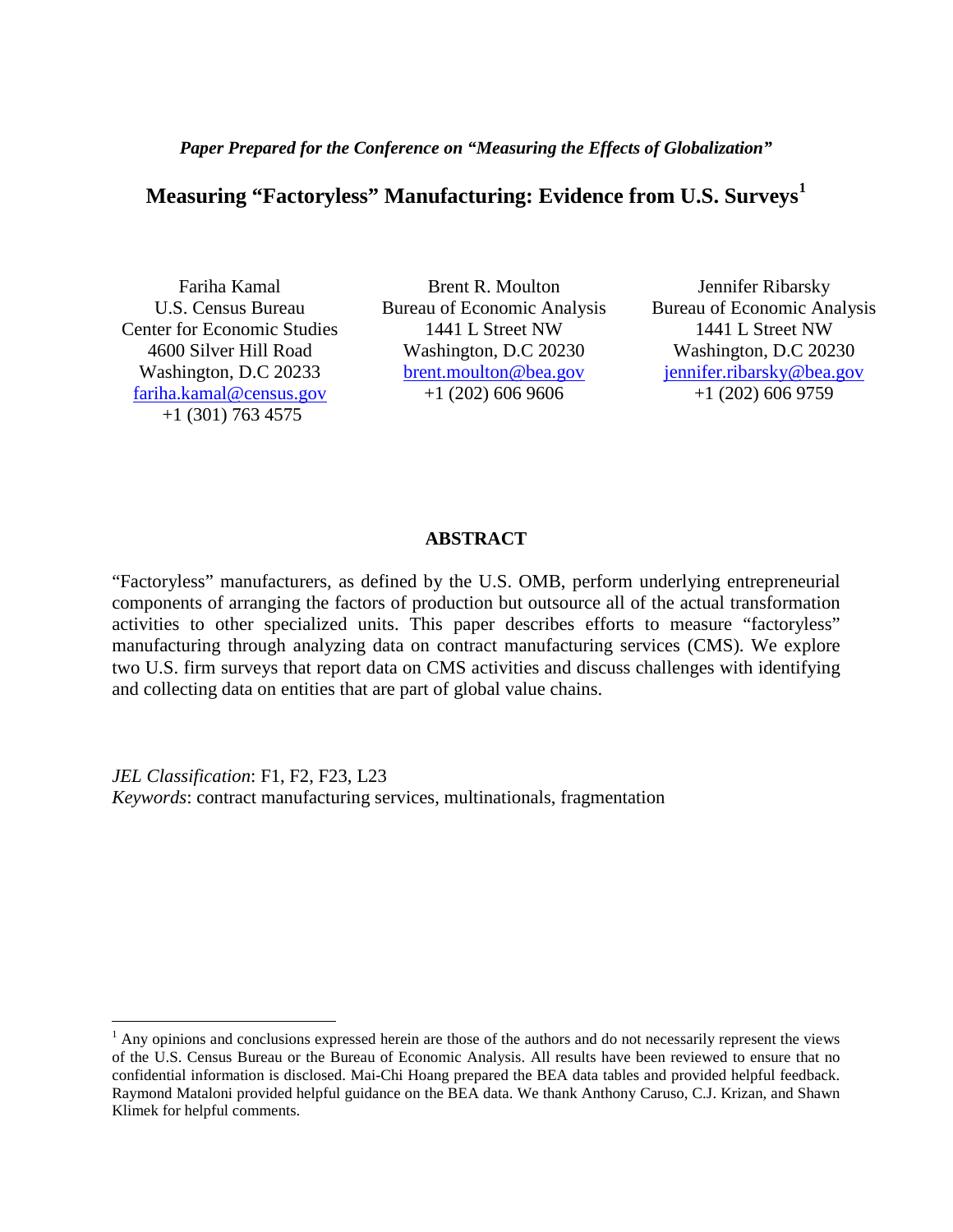#### **1. Introduction**

<span id="page-1-0"></span> $\overline{a}$ 

Globalization has created new opportunities and competitive challenges forcing producers to seek more efficient ways to make their products. It has become increasingly common for producers seeking more efficient means of production to divide the traditional vertically integrated production model into stages or tasks (known as fragments), thus allowing them to outsource part of their production process. When the resulting production arrangement is interlinked across different countries, the measurement challenges facing national economic statistics programs increase dramatically.

Many economic forces are driving the fragmentation of production to specialized establishments both foreign and domestic. Improvements in information technology have allowed firms to relocate production to new and often distant locations. International cost differences (such as lower relative wage costs and lower trade and transport costs), improved logistics, and improved intellectual property rights protection and contract enforcement have facilitated the use of global supply chains and global value chains  $(GVCs)$ .

A supply chain is a system of organization, technology, activities, information, and resources involved in moving a good or service from supplier to customer. It can be within an enterprise, between enterprises in a local economy, or among a group of countries. The supply chain is a network where the activities involved can be grouped using the traditional broad stages of production from upstream research and development (R&D) and design, through manufacturing, to downstream logistics, marketing, and sales. The complexity of the supply

<sup>&</sup>lt;sup>2</sup> U.S. International Trade Commission "Economic Effects of U.S. Import Restraints, Special Topic: Global Supply Chains," August 2011.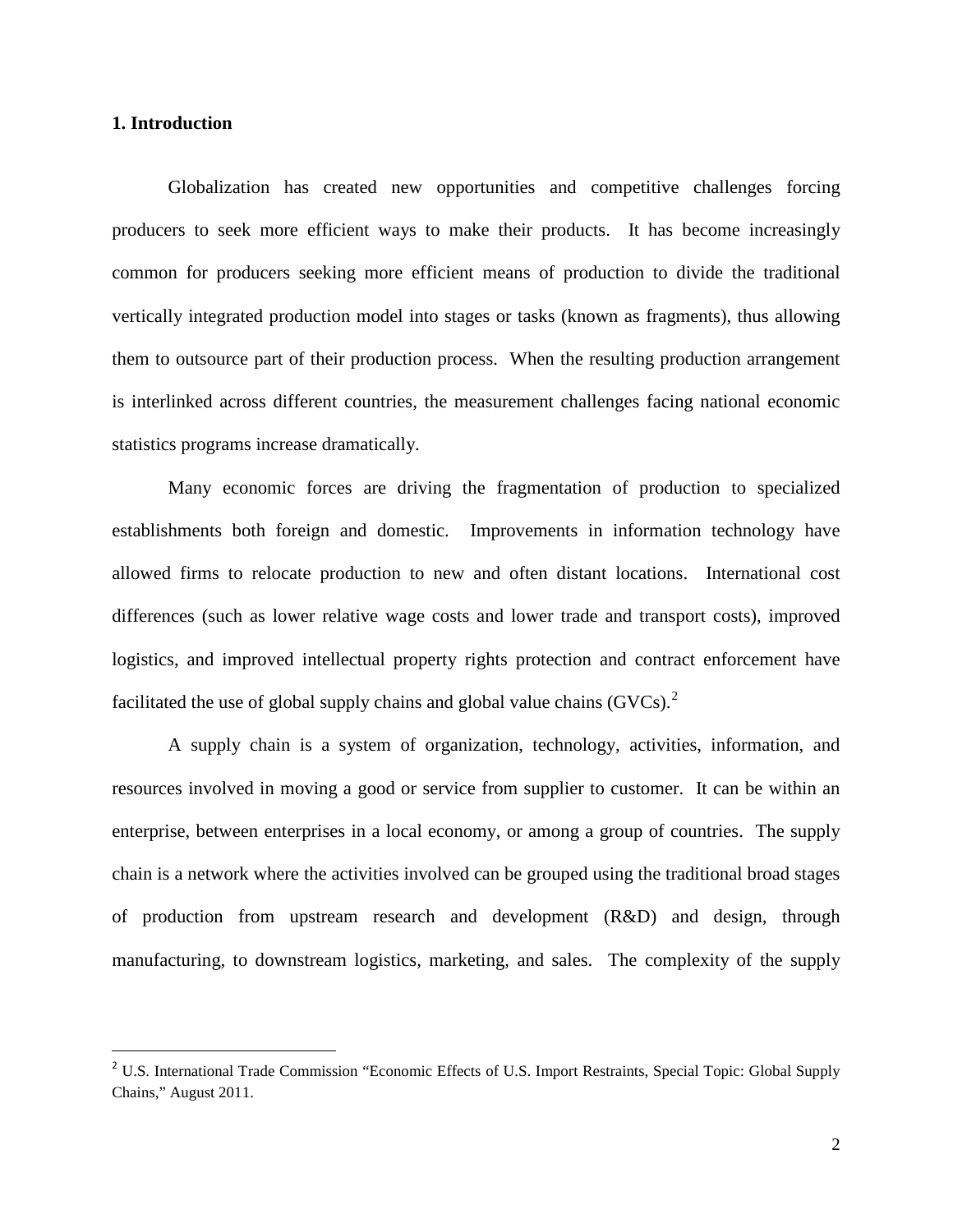chain and the business relationship between the various stages can vary by industry and by enterprise. A global supply chain consists of a worldwide network of these activities.

A value chain refers to the value added activities required to bring a good or service from its conception, design, production, marketing, distribution, and support to final customers.<sup>[3](#page-1-0)</sup> It is the value added to the good or service at each stage of the network. Similar to the supply chain, the complexity of the value chain and the business relationship between the various stages can vary by industry and by enterprise. A value chain can be between enterprises in a local economy or span enterprises across a group of countries.

The fragmentation of production through the use of GVCs raises many issues for economic measurement, including classifying the firms within these chains, measuring and classifying trade in goods and services, and measuring and classifying trade in intermediate inputs. The recently updated international guidelines for compiling national and international accounts include new guidelines to better capture the impacts of GVCs on the economy.<sup>[4](#page-2-0)</sup> The U.S. Census Bureau and the Bureau of Economic Analysis (BEA) have been studying ways to classify and collect data from entities that are part of GVCs. A key element in identifying the relationship between firms that outsource the fabrication of products—while still controlling the production process—and firms that perform the processing is contract manufacturing services (CMS).

This paper focuses on efforts to collect data on CMS and the challenges with identifying and collecting data on entities that are part of GVCs. Section 2 discusses the U.S. and international recommendations on the industry classification of "factoryless" manufacturers—

<sup>&</sup>lt;sup>3</sup> For more information on GVCs, see APEC Policy Support Unit, issues paper no.1 "Concepts and Trends in Global Supply, Global Value and Global Production Chains," May 2012.

<span id="page-2-0"></span><sup>&</sup>lt;sup>4</sup> The System of National Accounts 2008 provides recommendations for compiling the national accounts, and the sixth edition of the Balance of Payments and International Investment Position Manual provides recommendations for compiling the international accounts.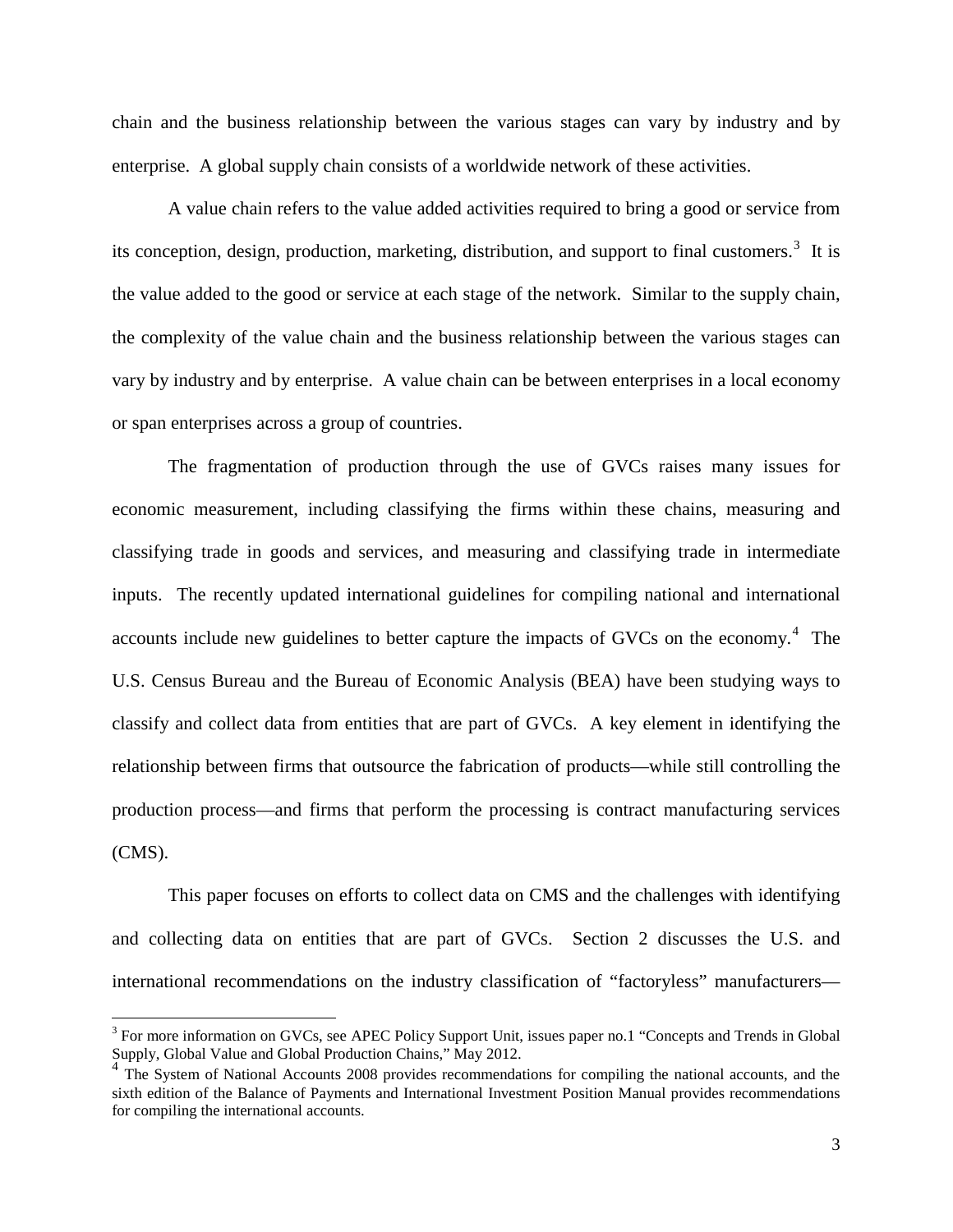units that entirely outsource the fabrication of their products. Section 3 describes the BEA and the Census Bureau surveys and discusses data collection efforts on CMS. Section 4 discusses BEA's analysis of the CMS data reported on its surveys. Section 5 discusses the Census Bureau's analysis of the CMS data reported on the Report of Organization Survey. Section 6 concludes with a discussion of future data collection endeavors.

#### **2. Classifying "Factoryless" Manufacturers**

The North American Industrial Classification System (NAICS) is an industry classification system for establishments based on a production-oriented conceptual framework in which establishments are grouped together by common production processes. A production process describes any activity in which inputs, including types of labor and related skills, capital equipment, raw and intermediate materials, and, in many cases, intangible inputs such as intellectual property are used to fabricate a material good or to render a service.<sup>[5](#page-2-0)</sup> Establishments are the smallest operating entity for which records provide information on the cost of resources—materials, labor, and capital—employed to produce the units of output.<sup>[6](#page-3-0)</sup>

With the rise of global competition, economies are becoming more integrated and the use of global supply chains is rapidly increasing. This has complicated the application of the production function classification principle to units that control intellectual property and perform underlying entrepreneurial components of arranging the factors of production but outsource all of the actual transformation activities to other specialized units. The OMB calls these units "factoryless" goods producers (FGPs).

<span id="page-3-1"></span> <sup>5</sup> For more information see The Economic Classification Policy Committee "Issue Paper No. 1" [http://www.census.gov/eos/www/naics/history/docs/issue\\_paper\\_1.pdf.](http://www.census.gov/eos/www/naics/history/docs/issue_paper_1.pdf)<br><sup>6</sup> NAICS United States, 2007, Executive Office of the President, Office of Management and Budget, 2007, page 19.

<span id="page-3-0"></span>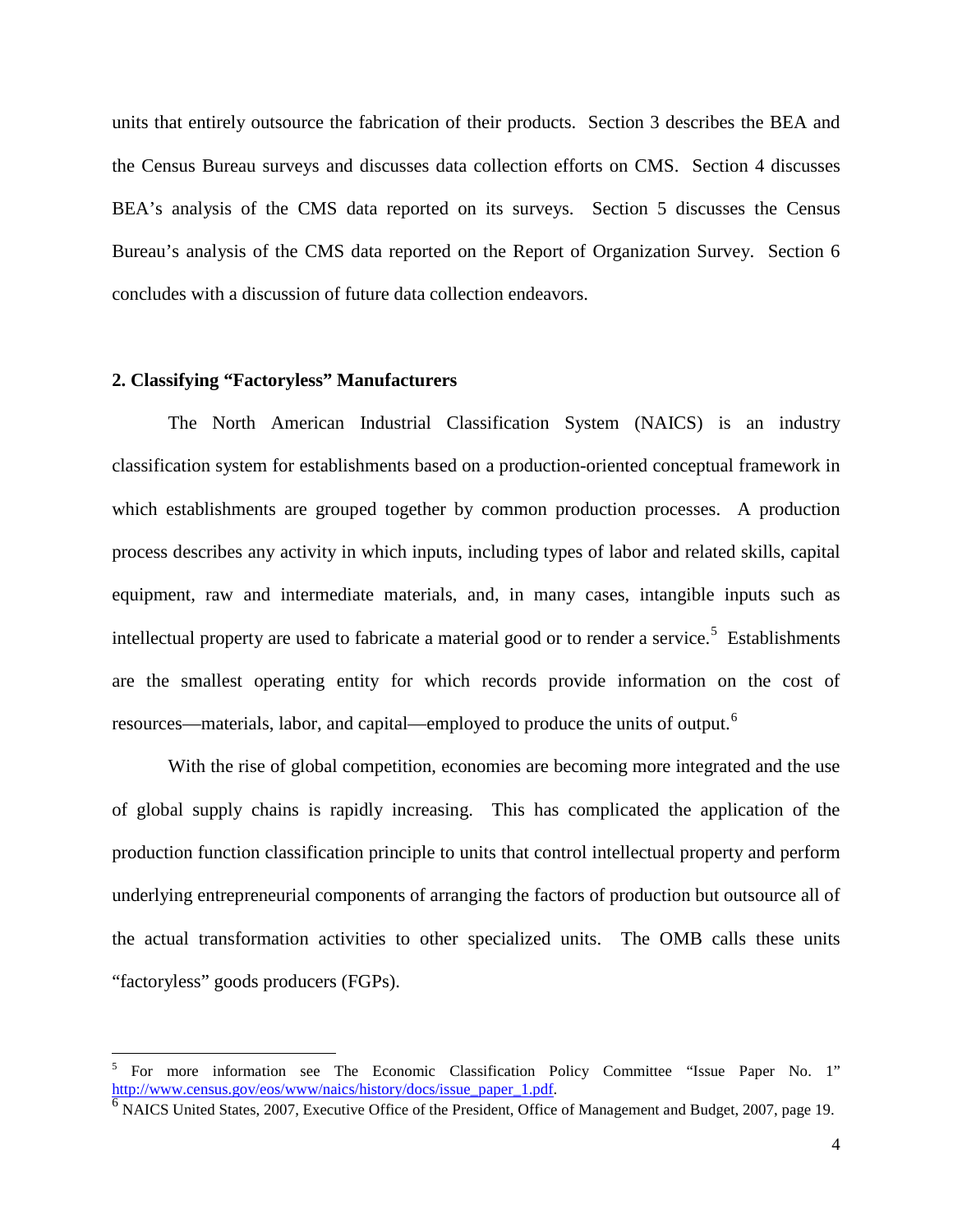Units in the manufacturing sector arrange for and bring together the factors of production necessary to produce a good. They accept the entrepreneurial risk of producing and bringing goods to market. As the Economic Classification Policy Committee (ECPC) states in the 2012 NAICS manual's supporting documents:

*"When individual steps in the complete process are outsourced, an establishment should remain classified in the manufacturing sector. For example: 1) a decision to produce or purchase raw materials does not change the classification; 2) a decision to use contractors or a professional employer organization (PEO) rather than a traditional employment contract does not change classification; and 3) a decision to outsource marketing and distribution to a wholesaler does not change classification. In each case, the decision to perform or outsource a function changes the establishment production function but does not change the classification."[7](#page-3-1)*

The ECPC defines the characteristics of FGPs to include:

- Owns rights to the intellectual property or design (whether independently developed or otherwise acquired) of the final manufactured product.
- May or may not own the input materials.
- Does not own production facilities.
- Does not perform transformation activities.
- Owns the final product produced by manufacturing service provider partners.
- Sells the final product.

## **2.1.1 International Recommendations**

The U.S. NAICS classification does not use ownership of material inputs as a basis for industry classification. However, the International Standard Industrial Classification (ISIC) Revision 4 bases classification of units that outsource transformation solely on ownership of material inputs. "A principal who completely outsources the transformation process should be classified into manufacturing if and only if it owns the input materials to the production process and therefore owns the final output."<sup>[8](#page-4-0)</sup> According to ISIC, a unit that outsources transformation

<span id="page-4-1"></span><span id="page-4-0"></span> $\frac{7}{8}$  [http://www.census.gov/eos/www/naics/fr2010/supporting.html.](http://www.census.gov/eos/www/naics/fr2010/supporting.html)<br>8 United Nations Statistics Division, International Standard Industrial Classification of All Economic Activities, Revision 4, [http://unstats.un.org/unsd/demographic/sources/census/2010\\_phc/docs/ISIC\\_rev4.pdf.](http://unstats.un.org/unsd/demographic/sources/census/2010_phc/docs/ISIC_rev4.pdf)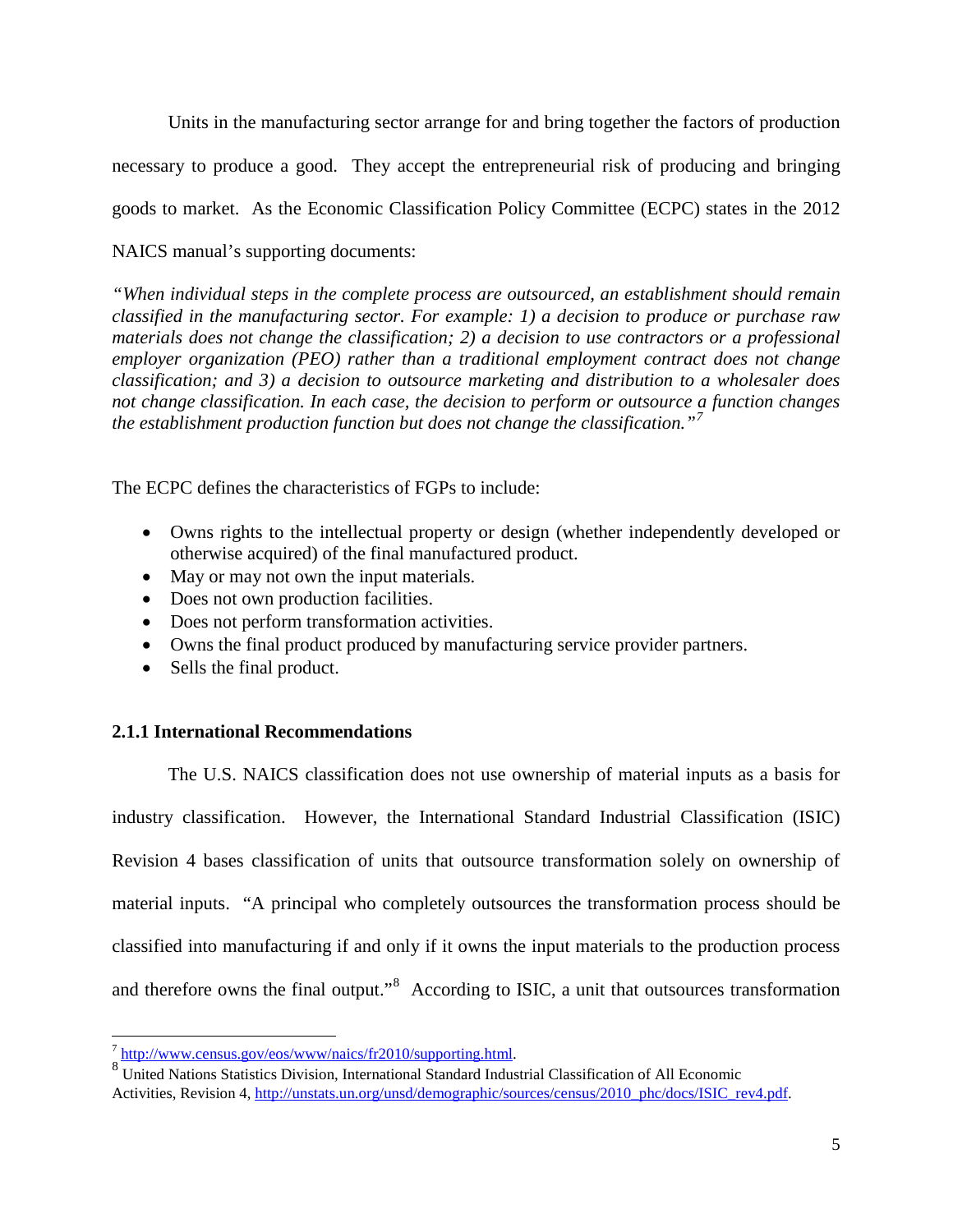but owns the material inputs is a manufacturer; a unit that outsources transformation and does not own the material inputs is engaged in wholesale or retail trade.

The U.S. ECPC considers a strict adherence to the ownership of materials as impractical because a slight change in how the materials were acquired would change the industry classification. For example, the principal could purchase the inputs and (1) take physical possession of the inputs and ship them to the contract manufacturer or (2) arrange to have the inputs shipped directly to the contract manufacturer from another domestic or foreign location. Under ISIC rules, the contractual arrangement of the principal purchasing the materials directly would result in the principal being classified in the manufacturing sector even if the principal did not take physical possession of the materials. However, rather than purchasing the inputs, the principal may simply approve the input providers from whom the contract manufacturer must buy and monitor the quality of the inputs acquired by the contract manufacturer. Under ISIC rules, this contractual arrangement would most likely result in the principal being classified in a trade sector because the principal did not directly purchase the material inputs. The U.S. ECPC considers controlling the production process a more important criterion than owning the material inputs.

The ISIC classification based on ownership of the material inputs is consistent with the treatment recommended in both the System of National Accounts (SNA 2008) and the sixth edition of the Balance of Payments and International Investment Position Manual (BPM6) for goods sent abroad for processing. According to this treatment, goods sent abroad for processing without a change in ownership should be excluded from goods trade; the processing fee charged by the manufacturing service provider should be recorded as services trade. The fee for this service is related to the difference between the value of the goods exported for processing and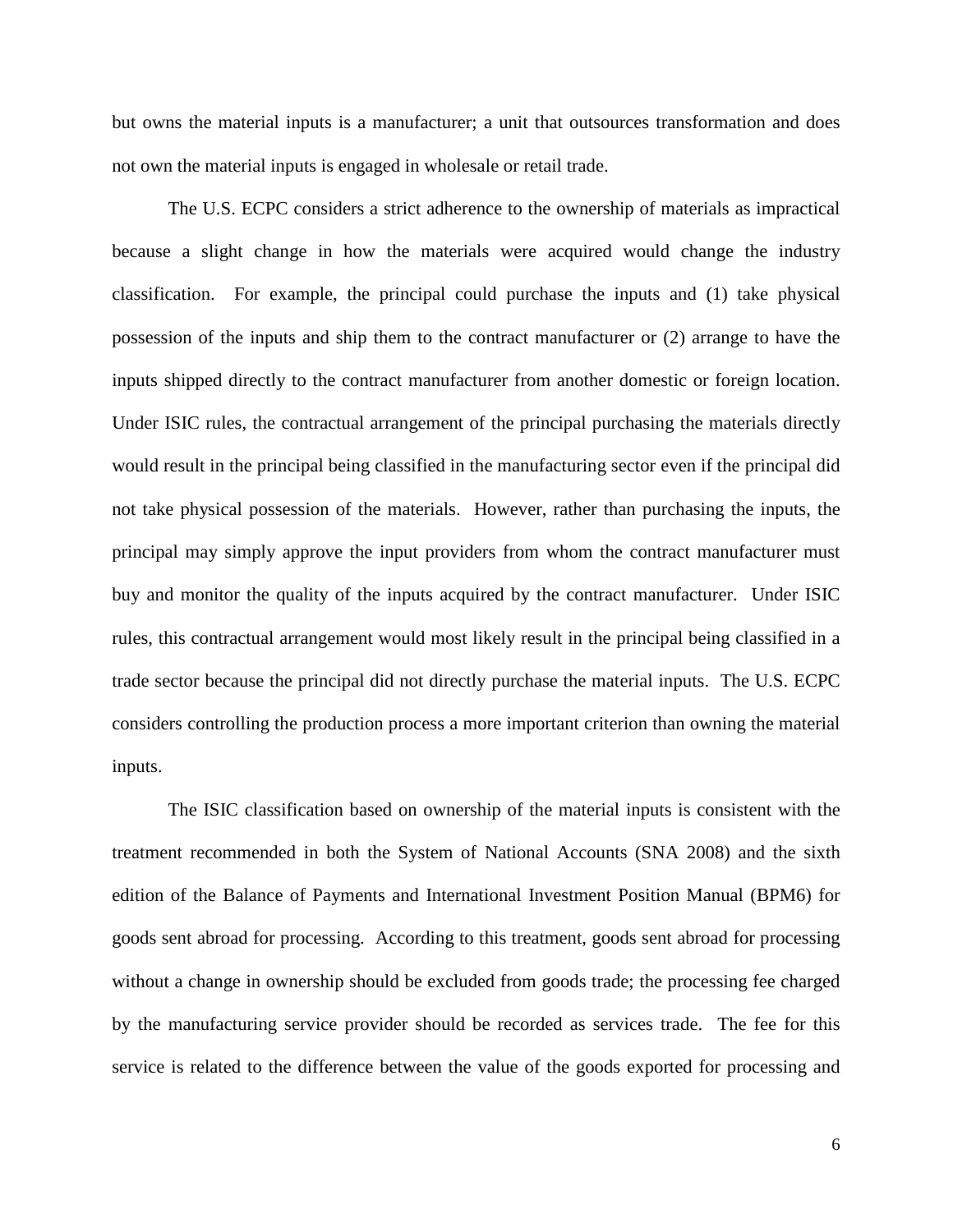the value of the goods returned (imported) after processing.<sup>[9](#page-4-1)</sup> When goods are shipped abroad for processing and subsequently sold abroad, the processed goods should be recorded as U.S. merchandise exports at the time they are sold, and any inputs purchased abroad by the U.S. firm and processed abroad should be recorded as U.S. merchandise imports.<sup>[10](#page-6-0)</sup>

The new international guidelines state that the recording of imports and exports of goods should be based on the transfer of economic ownership. For example, if a U.S. shoe company sent soles and leather to a contract manufacturer in another country for assembly of its athletic shoe, the U.S. shoe company—the principal—is importing manufacturing services from the contract manufacturer. Because the U.S. shoe company owns the soles, leather, and assembled athletic shoe, there is no international transaction; therefore, the soles and leather should not be recorded as U.S. exports and the assembled athletic shoe should not be recorded as a U.S. import.

#### **3. Data Collection on Contract Manufacturing Services**

Identifying CMS is a key element in identifying the relationship between firms that outsource the fabrication of products—while still controlling the production process—and firms that perform the processing. Through preliminary outreach conducted by the Census Bureau, respondents appear to understand the concept of CMS and the need for U.S. statistical agencies to collect the data. Collecting data, however, could be challenging. Some respondents indicated that they were generally unable to provide CMS data because either accounting or production

<sup>&</sup>lt;sup>9</sup> In practice, this may not hold. Maurer and Degain (2010) states that, for most cases, the value of the manufacturing service or the processing fee is not simply the difference between the value of the goods before

<span id="page-6-0"></span> $\frac{10}{10}$  For more information, see BPM6, chapter 10, sections 10.65–10.66. For a discussion of the measurement issues related to goods for processing, see chapter 5 of Impact of Globalization on National Accounts: Practical Guidance (New York and Geneva: United Nations, 2011).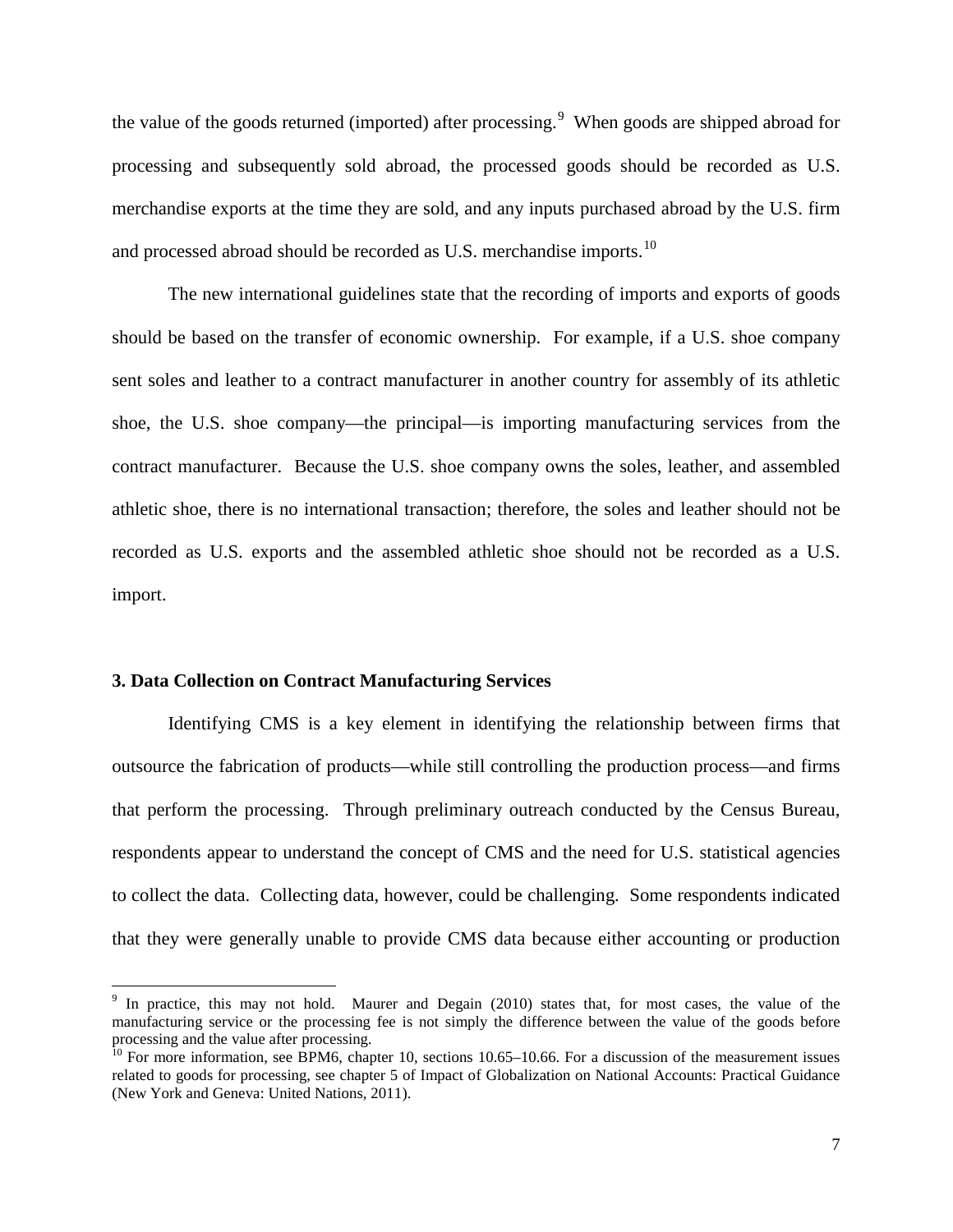management systems did not include a searchable characteristic that would distinguish these services.

To determine whether data collection can be robust, the U.S. Census Bureau and the BEA have added questions to their respective surveys to determine whether U.S. businesses can accurately report purchases and sales of CMS. The following section describes three surveys that include questions about CMS.

#### **3.1.1 Bureau of Economic Analysis Surveys**

#### *Benchmark Survey of U.S. Direct Investment Abroad*

Every five years, BEA conducts the Benchmark Survey of U.S. Direct Investment Abroad (BE-10) to track the economic activity of U.S. multinational companies and their foreign affiliates.<sup>11</sup> The BE-10 benchmark survey covers the entire universe of U.S. direct investment abroad in terms of value, and is BEA's most comprehensive survey of such investment in terms of subject matter. The survey collects detailed information on the financial structure and operations of U.S. parent companies and their foreign affiliates and on the transactions and positions between the parents and their affiliates.

Any U.S. person that had a foreign affiliate is required to report.<sup>12</sup> If the respondent is a U.S. corporation, the respondent reports transactions for the fully consolidated U.S. domestic enterprise, which excludes foreign branches and other foreign affiliates. BEA defines an entity as a foreign affiliate if it meets the following criteria:

• If it is incorporated abroad, it is always considered a foreign affiliate. Most affiliates meet this criterion.

 $11$  The term "affiliated" refers to a direct investment relationship, which exists when a U.S. person has ownership or control, directly or indirectly, of 10 percent or more of a foreign business enterprise's voting securities or equivalent, or when a foreign person has a similar interest in a U.S. business enterprise. <sup>12</sup> A U.S. "person" includes companies.

<span id="page-7-1"></span><span id="page-7-0"></span>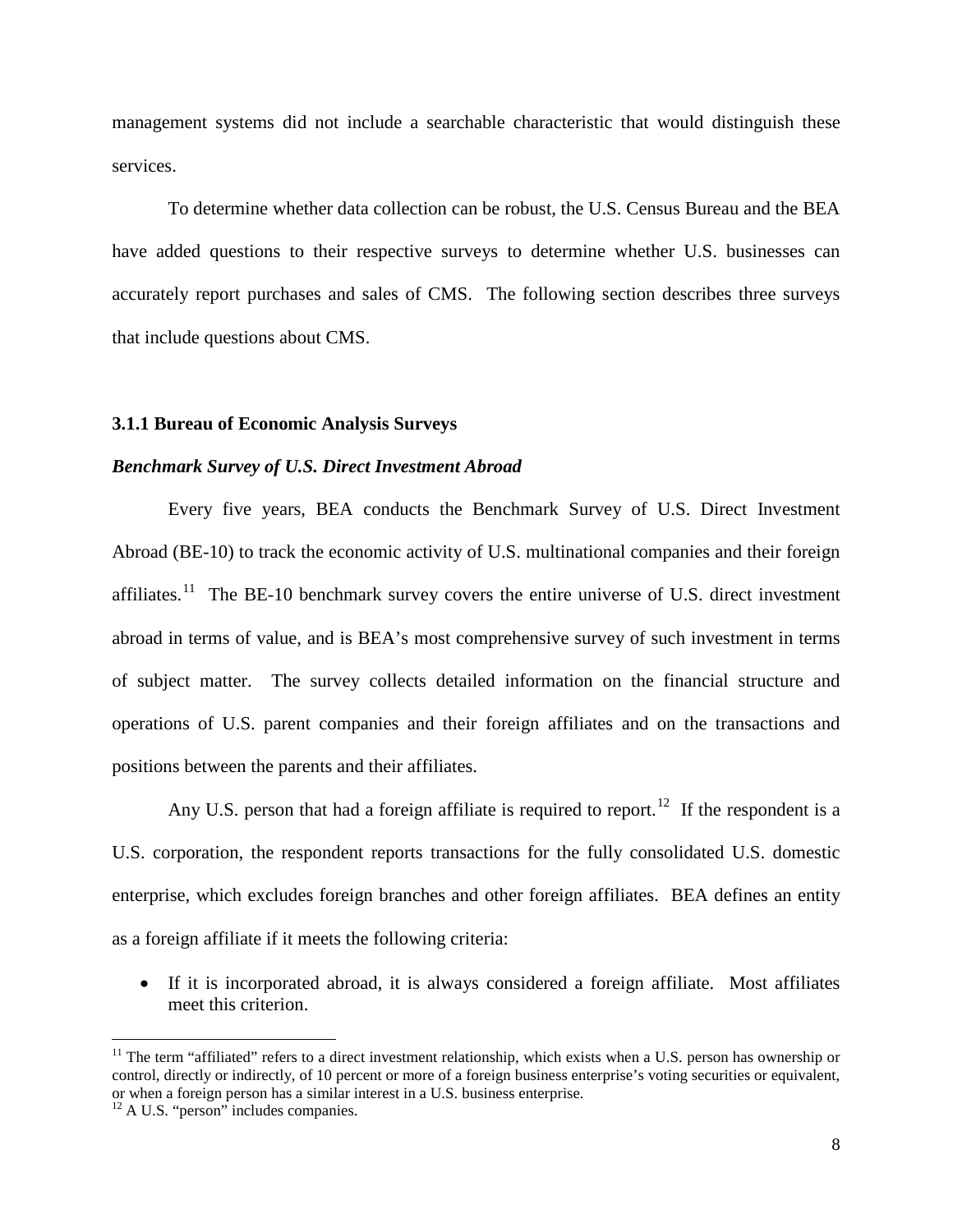- If the entity is not incorporated, it is a foreign affiliate if it:
	- Is subject to a foreign income tax.
	- Has a substantial physical presence abroad as evidenced by employees permanently located abroad, etc.
	- Has separate financial records that would allow the preparation of financial statements.
	- Takes title to the goods it sells and receives revenues from the sale, or receives funds from customers for its own account for services it performs.

To understand the activity of U.S. multinationals with respect to manufacturing services, BEA added questions on purchases and performance of contract manufacturing to the 2009 Benchmark Survey of U.S. Direct Investment Abroad for U.S. parents that are not banks (BE- $10A$ ).<sup>[13](#page-7-1)</sup> The questions were added to identify a group of firms engaged in manufacturing services that could be used either as a sample frame for a special survey on that topic or as a way to identify firms engaged in CMS that may be linked to data collected by the Census Bureau. A data link is performed when company identification codes from BEA files are matched to the corresponding companies in the Census Bureau files. A data link project provides access to additional data items that BEA did not collect.

The BE-10 survey defines contract manufacturing as "Contracting with a firm to process materials and components, including payments for fabricating, assembling, labeling, and packaging materials and components." Because BEA was trying to identify a group of firms that engaged in contract manufacturing, only yes/no questions were added to the survey. The BE-10 CMS definition was broader than the international guidelines' definition of manufacturing services as processing of materials and components owned by others. However, BEA requested respondents to answer if they owned some or all of the materials used by the contract manufacturers or if they did not own the materials.

<span id="page-8-0"></span> <sup>13</sup> See questions 28–30 on the 2009 Benchmark Survey of U.S. Direct Investment Abroad for U.S. parents that are not banks (BE-10A) at [http://www.bea.gov/surveys/pdf/be10a\\_web.pdf.](http://www.bea.gov/surveys/pdf/be10a_web.pdf)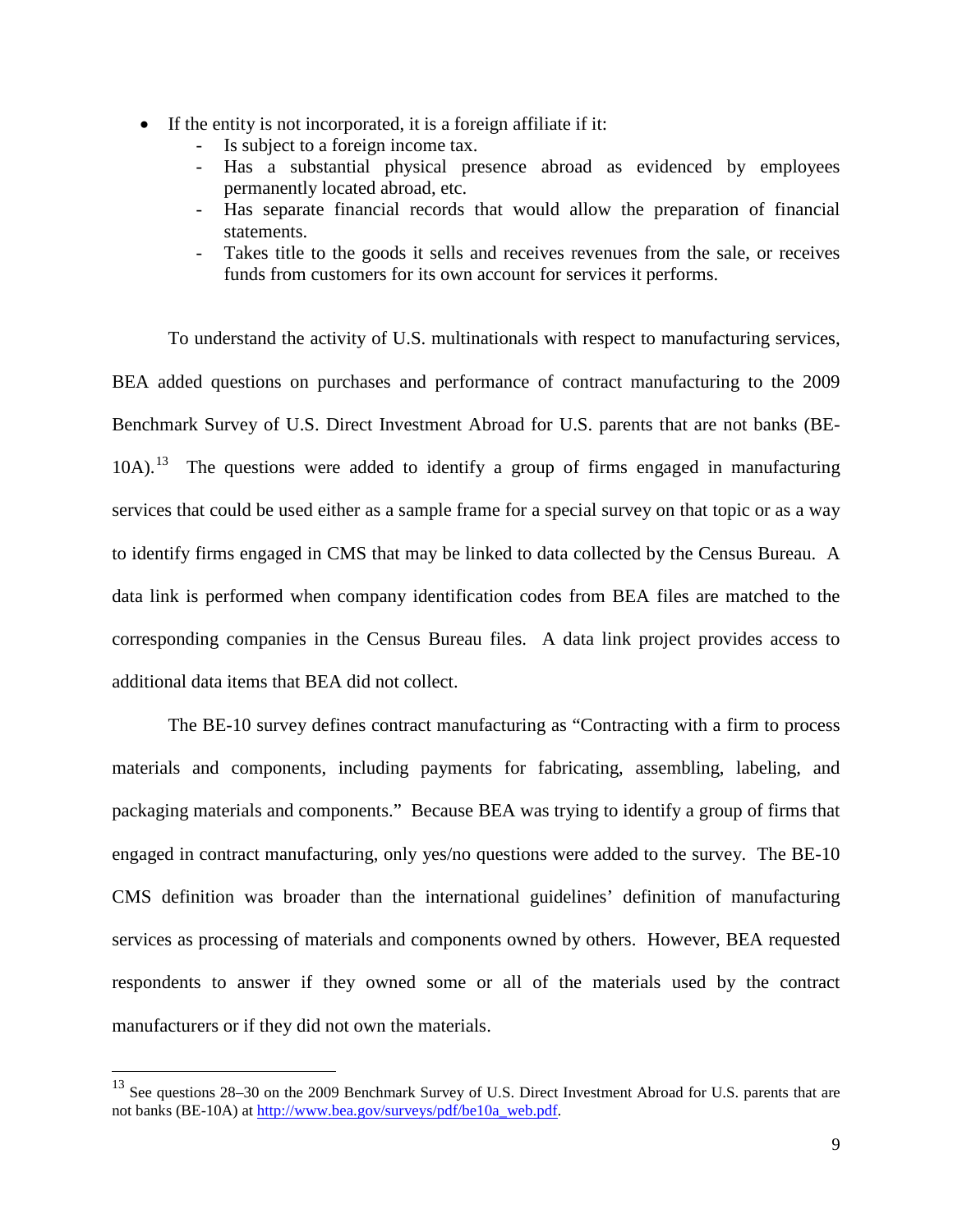# *Benchmark Survey of Transactions in Selected Services and Intellectual Property Products with Foreign Persons*

BEA conducts the Benchmark Survey of Transactions in Selected Services and Intellectual Property Products with Foreign Persons (BE-120) to track U.S. imports and exports of services and intellectual property products. The BE-120 benchmark survey collects information on U.S. international trade in all types of services and intellectual property for which information is not collected on other BEA surveys and is not available to BEA from other sources. The major types of services transactions not covered by the BE-120 survey are travel, transportation, insurance (except for payments for primary insurance), financial services (except for payments by non-financial firms), and expenditures by students and medical patients that are studying or seeking treatment in a country different from their country of residence.

The survey covers U.S. persons that have engaged in services or intellectual property transactions with foreign persons. Similar to the U.S. direct investment abroad reporting unit, the respondent is required to report transactions for the fully consolidated U.S. domestic enterprise. Questions separately identifying receipts and payments for CMS were added to the 2011 BE-120 survey.<sup>[14](#page-8-0)</sup> Contract manufacturing services, as defined in the BE-120, are "manufacturing services on materials and components owned by others and covers processing, assembly, labeling, packing and so forth undertaken by businesses that do not own the goods concerned."

BEA is in the process of collecting these data to determine whether respondents can separately identify the costs of the manufacturing service as well as the destination of the goods

<span id="page-9-0"></span><sup>&</sup>lt;sup>14</sup> See Schedule D on the 2011 Benchmark Survey of Transactions in Selected Services and Intellectual Property with Foreign Persons (BE-120) a[t http://www.bea.gov/surveys/pdf/be120.pdf.](http://www.bea.gov/surveys/pdf/be120.pdf) Prior versions of the survey recorded receipts and payments for contract manufacturing services within the "other" services category.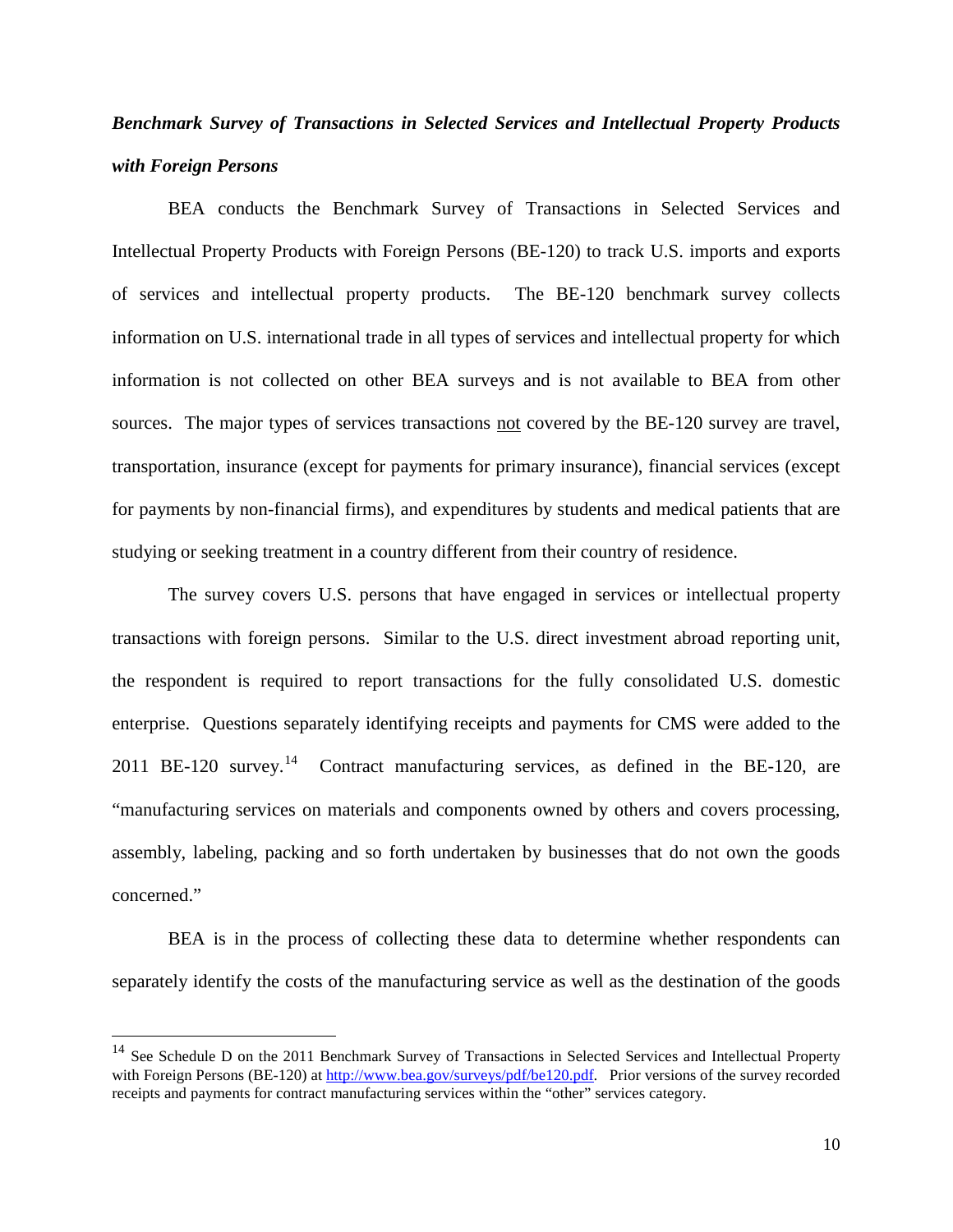after processing. Reporting by companies on the contract manufacturing questions is voluntary and initial review of these questions indicates a low response rate.

#### **3.1.2 Census Bureau Surveys**

To date, there are three data sources that cover questions about CMS. Jarmin, Krizan, Tang (2011) analyzes the CMS-specific questions in the 2007 Economic Censuses that include both the Census of Manufactures and the Census of Wholesale Trade. Fort (2010) utilizes the CMS question in the 2007 Census of Manufactures to study the role of communication technology on a firm's decision to fragment its production process within and outside national boundaries. Bayard, Byrne, Smith (2013) presents a case study of factoryless goods producing firms in the semiconductor industry using the 2002 and 2007 Census of Wholesale Trade. A third survey, the 2011 Report of Organization Survey (Form NC-99001, commonly called Company Organization Survey or COS), has heretofore been unexplored by researchers. This paper will focus on analyzing the 2011 COS, which asks detailed questions about both providing and purchasing CMS.<sup>[15](#page-9-0)</sup>

#### *2011 Company Organization Survey*

The COS covers all multi-unit companies with 250 or more employees and a selection of smaller companies to support other Census Bureau surveys. Companies with less than 250 employees are only selected for the COS when administrative records indicate that the company may be undergoing organizational change and is adding or dropping establishments. The Census Bureau focuses its efforts on collecting establishment information for large companies because of their importance to the economy. The COS is conducted annually in the four years between

<span id="page-10-0"></span> $15$  The 2012 Economic Census includes a similar set of questions as in the 2011 COS. It will provide the richest set of information at the establishment level once the data collection process is completed.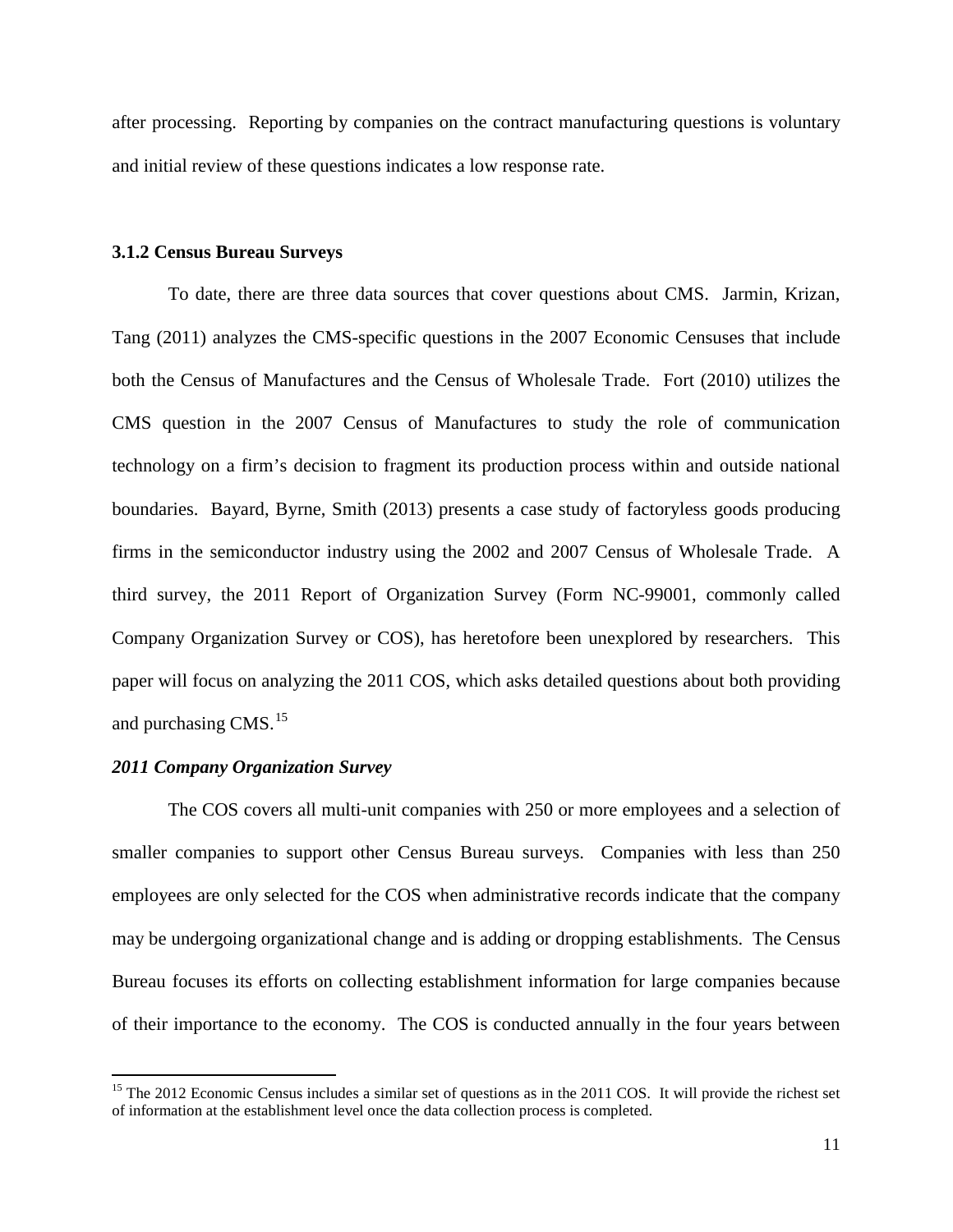economic censuses.[16](#page-10-0) The COS is designed primarily to maintain the Business Register, a current list of business establishments in the U.S. that is used to conduct establishment level economic surveys every five years.<sup>[17](#page-11-0)</sup> Therefore, it has heretofore not directly been used to conduct economic research. However, the 2011 COS included a section that asked firms about their activities pertaining to purchasing and providing CMS.[18](#page-11-1) These questions are some of the most detailed questions pertaining to the CMS activities of a firm. Although not nationally representative, analyzing responses to these questions furthers understanding of characteristics of firms engaged in CMS activities.

The survey unit in the COS is the company, which is linked to a firm identification code.[19](#page-11-2) However, the unique identifier is the survey unit identifier. It would be useful to create a firm level dataset that can be linked to other Census Bureau datasets for further analysis. To achieve this, it is not possible to simply aggregate the data by firm identifiers since CMS activities are indicated by categorical variables. Therefore, "Y" is assigned to a firm in response to a question (that requires "Y" or "N") where multiple survey units under the same firm identifier responded differently to a question. For example, if survey unit A responds "Y" to question 2 in the 2011 COS under Section 3D while survey unit B responds "N" (or does not respond), then "Y" is assigned to the firm to which both units belong. After the preceding adjustments have been made, the COS contains records for 34,228 unique firms.

Using the firm identifier, the firm level dataset is then linked to the 2010 Longitudinal Business Database (LBD) to identify three key firm characteristics: firm age, total employment,

<span id="page-11-0"></span>

<span id="page-11-1"></span>

<sup>&</sup>lt;sup>16</sup> See [http://bhs.econ.census.gov/bhs/cos/SUR69\\_9.html#8813](http://bhs.econ.census.gov/bhs/cos/SUR69_9.html#8813) for further details.<br><sup>17</sup> The COS data are unedited and have had no adjustments for survey non-response.<br><sup>18</sup> Form NC-99001, questions 1–3, Section 3D; http:// Appendix.

<span id="page-11-3"></span><span id="page-11-2"></span> $19^{\circ}$  A company is an economic unit comprising of one or more establishments under common ownership or control. The COS may survey different subsidiaries of the same company so that several survey units may belong to one firm identification code.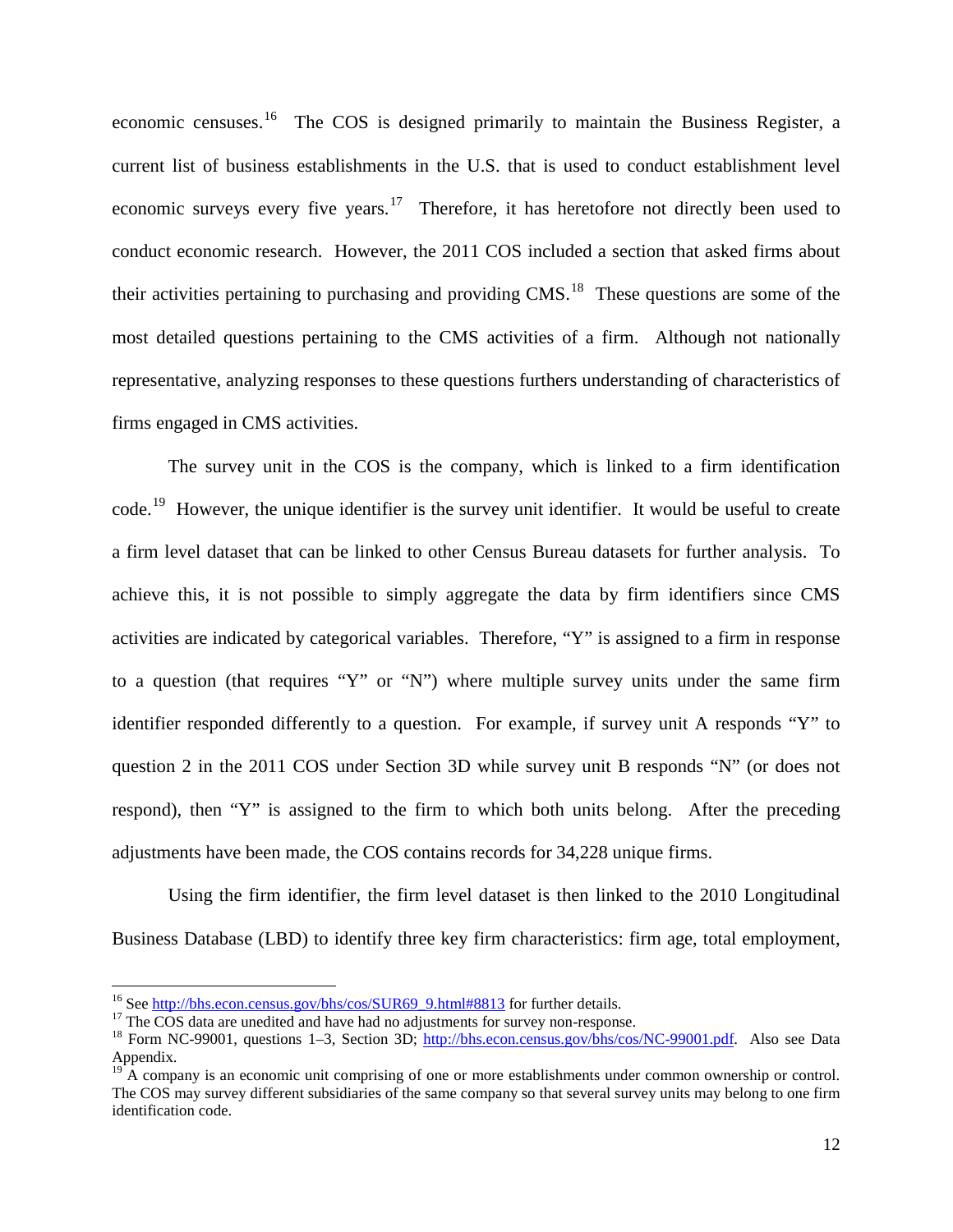and sector. The LBD is a longitudinally linked dataset of all business establishments that operate in the U.S. except for farms, government-owned or government-operated entities, and private households (Jarmin and Miranda, 2002). For multi-units or firms with multiple plants, age is calculated as the difference between the year of interest and the year of establishment of its oldest plant. Since multi-unit firms may operate in several sectors of the economy, the firm is considered to be operating in the sector where the largest share of its employment is housed.<sup>[20](#page-11-3)</sup> Since the LBD is an establishment level dataset, employment is first aggregated up to the firm level by sector. The firm is then assigned its "predominant" sector and its employment is aggregated to the firm level.<sup>[21](#page-12-0)</sup> Finally, the firm level data that now include information about firm age, total employment, and sector are linked to the 2011 COS. Of 34,228 firms in the COS dataset, 34,191 firms are linked to the LBD.

The final analysis dataset is a firm level dataset that includes information about the firm's age, total employment, the sector in which it operates, and several indicator variables based on responses to the CMS-related questions.<sup>[22](#page-12-1)</sup> The firms are categorized into four mutually exclusive categories: (i) provides CMS only, (ii) purchases CMS only, (iii) both provides and purchases CMS, and (iv) does none of the aforementioned. Within firms that purchase CMS, they are further distinguished between those that purchase CMS (i) within the U.S. only, (ii) outside the U.S. only, and (iii) both within and outside the U.S. It is possible to further identify if a firm purchases CMS from its affiliates abroad from within the group of firms that purchase CMS outside the U.S. Analysis of the responses to the second part of question 2 and question 3d is done only for survey units that belong to a unique firm identifier because there is no

<span id="page-12-1"></span><span id="page-12-0"></span>

<sup>&</sup>lt;sup>20</sup> If instead payroll information is used to assign sectors, the categorization remains qualitatively unchanged.<br><sup>21</sup> Sales data are not readily available for all firms in the sample. Therefore, employment is used to as subsidiaries of U.S. parent companies are not available in the linked LBD-COS dataset.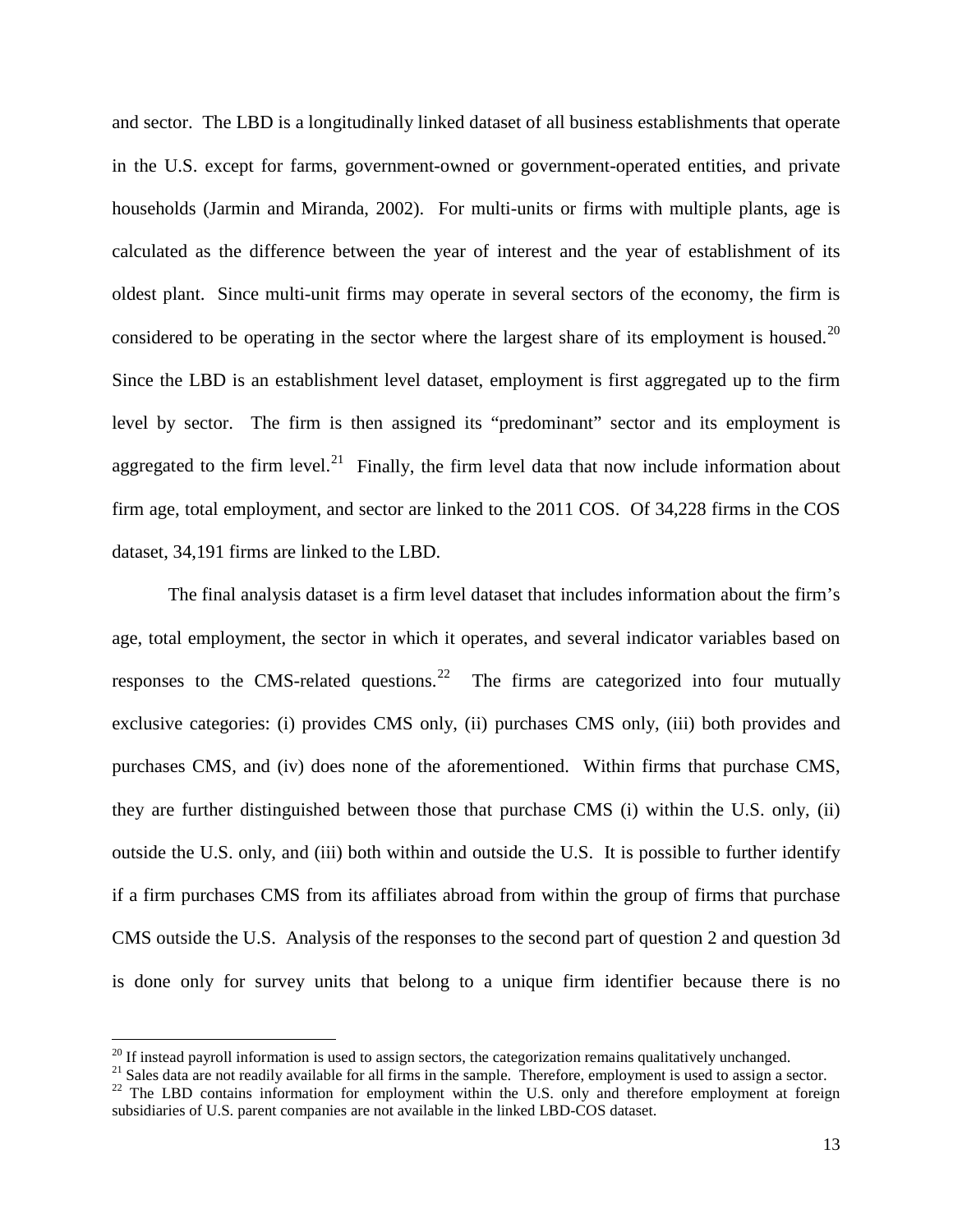straightforward "Y" or "N" rule that can be implemented in this instance. There are 33,865 such observations.

The 2011 COS is further linked to the 2007 Census of Manufactures (CM) and the 2009 Linked/Longitudinal Foreign Trade Transactions Database (LFTTD) to create two separate datasets: COS-CM and COS-LFTTD.<sup>[23](#page-12-1)</sup> The COS-CM provides data on the total value added and total value of shipments of each firm in the COS that belong to the manufacturing sector. They represent about 27 percent of firms in the final COS analysis dataset. The COS-LFTTD provides data on the total value of exports and the total value of imports of each firm in the COS because the LFFTD links the universe of export and import transactions to firms and considers all 10-digit Harmonized Commodity Description and Coding system (commonly called Harmonized System or HS) products. The Harmonized System is an internationally standardized system of names and numbers for classifying traded products. Approximately, 33 (24) percent of the firms in the final COS analysis dataset exported (imported) in 2009.

#### **4. Analysis of Contract Manufacturing Services on BEA BE-10 Survey**

The results presented in this paper are based on reported data for 3,830 U.S. parent companies. CMS questions were only included on the parent's survey form and no corresponding questions were included on the foreign affiliate's form. Specific examples of a firm's purchase or performance of CMS cannot be described because the data are confidential. However, hypothetical examples of purchases of CMS include the manufacturing of company A's computer based on specifications of the design of the computer provided by company A, and the assembly of company B's semiconductor chips by a foundry. In each case, a firm is

<span id="page-13-0"></span><sup>&</sup>lt;sup>23</sup> 2007 CM and 2009 LFTTD are the most recent available years. See Bernard, Jensen, Schott (2009) for an overview of LFTTD including match rates.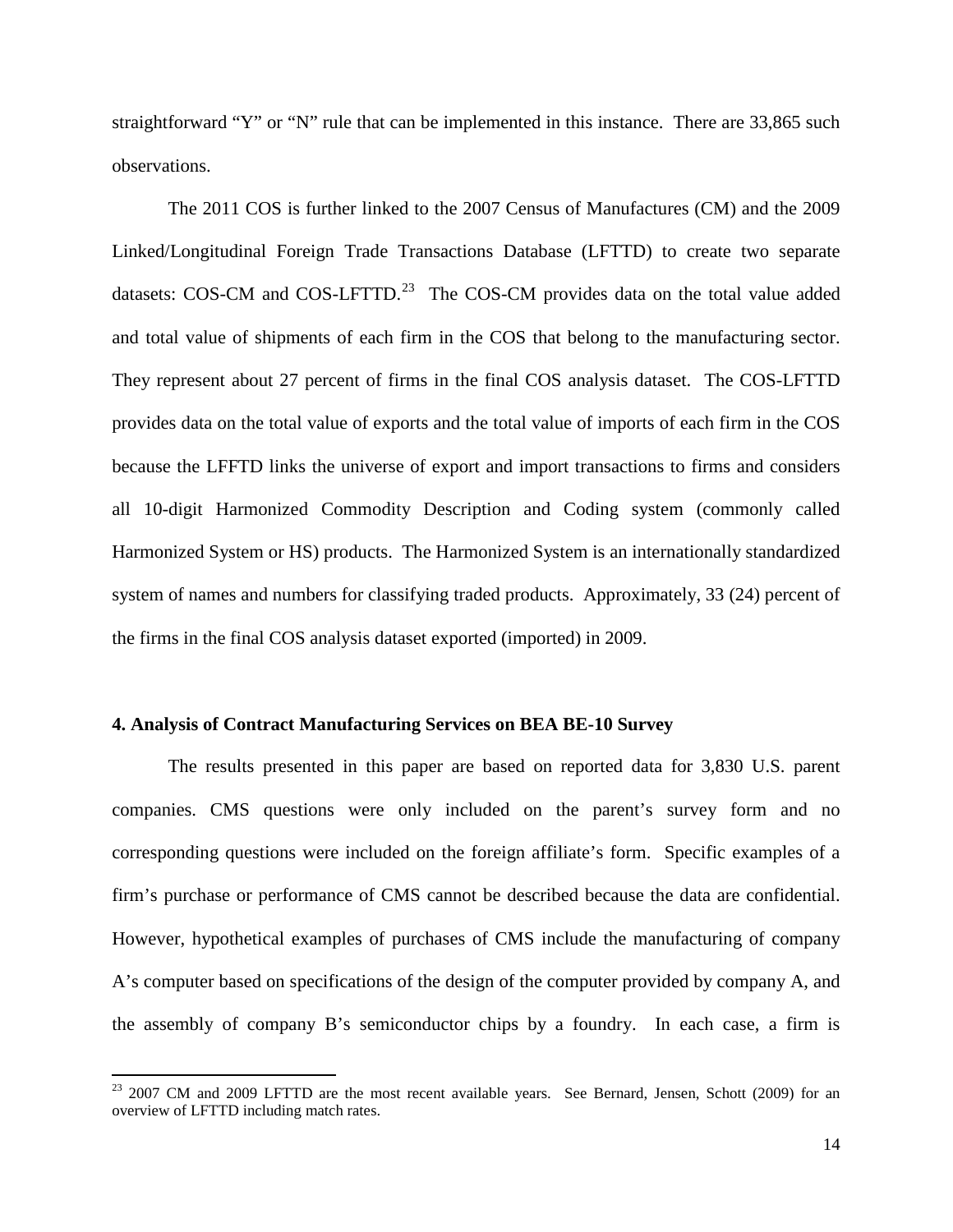contracting with another unit to process materials and components based on specifications supplied by the purchasing firm.

Each U.S. parent is classified by industry using the International Survey Industry (ISI) classification system. For the most part, the ISI classifications are equivalent to NAICS fourdigit industries; at its most detailed level, the NAICS classifies industries at a six-digit level. The ISI classification system is less detailed than the NAICS because it is designed for classifying enterprises rather than establishments (or plants). Each U.S. parent is classified in a sector that accounted for the largest percentage of its sales. The sector classification is chosen first because many direct investment enterprises are active in several industries; it is not meaningful to classify all their data in a single industry if that industry is defined too narrowly.<sup>[24](#page-13-0)</sup>

The first step in the analysis was to analyze how U.S. parents responded to the question of whether they purchased or provided CMS. The respondents were asked to consider CMS activity performed by their foreign affiliates as purchasing CMS from others. As shown in Table 1, approximately a quarter of U.S. parents reported purchases of CMS from foreign or domestic contract manufacturers while three-fourths reported no purchases of CMS. As shown in Table 2, only 8 percent of U.S. parents reported performing CMS for nonresidents. Not surprisingly, the majority, or 72 percent, of U.S. parents that reported purchases of CMS are classified in the manufacturing sector. As shown in Table 3, the other two sectors showing significant purchases of CMS are wholesale (13 percent) and information (5 percent).

Table 4 presents the characteristics of U.S. parents who are classified within the manufacturing sector by three-digit NAICS-based ISI industry classification and by firm size (measured as total domestic employment of the U.S. parent). Table 4 shows U.S. parents that

<span id="page-14-0"></span> $24$  For more information on the BE-10 U.S. Direct Investment Abroad methodology, see [http://www.bea.gov/international/pdf/usdia\\_2004f/Text%20sections/methodology.pdf.](http://www.bea.gov/international/pdf/usdia_2004f/Text%20sections/methodology.pdf)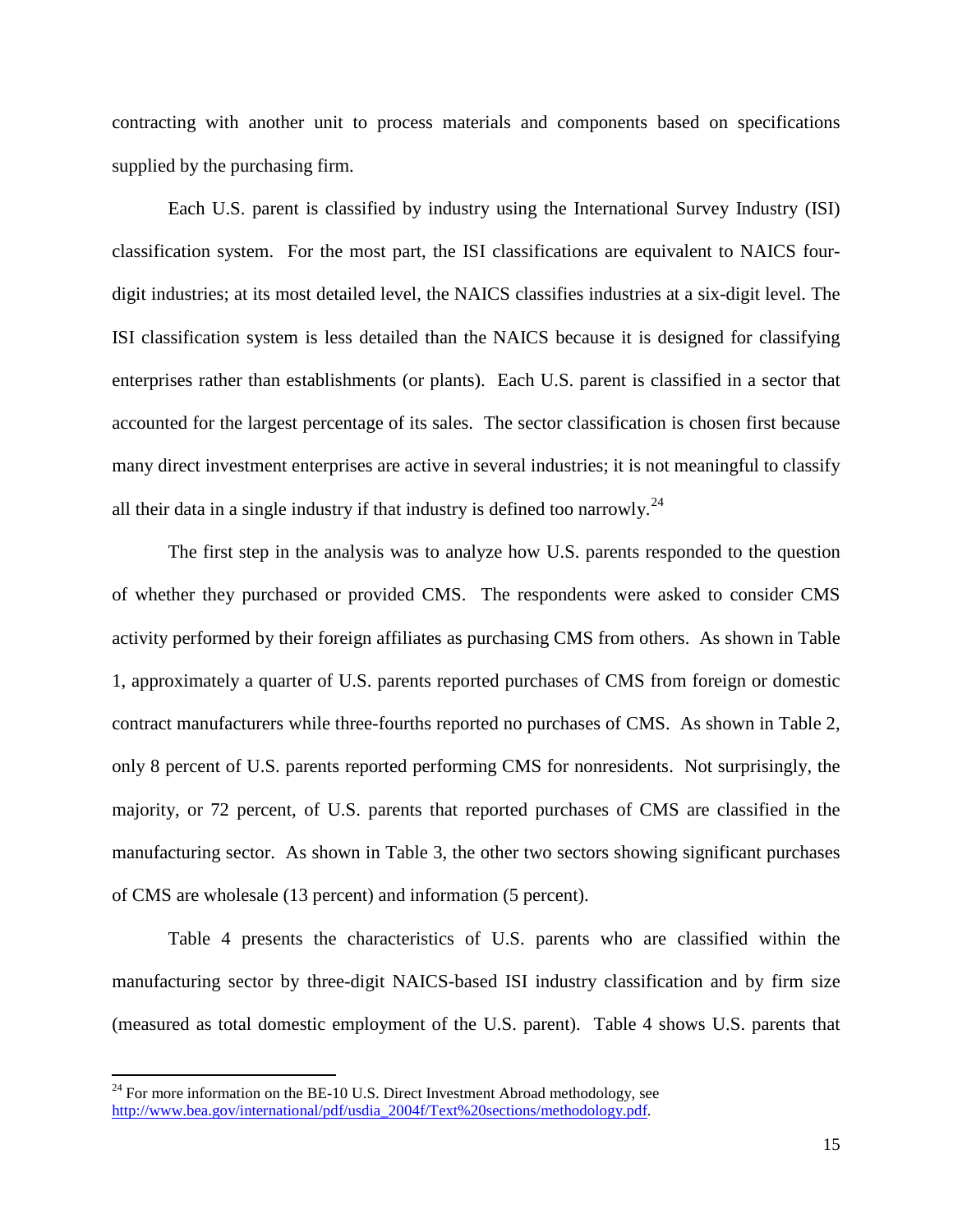purchased CMS were large firms with over 250 employees and were concentrated in industries that are known for outsourcing transformation to contract manufacturers. Examples of these industries include computer and electronic product manufacturing, machinery manufacturing, chemical manufacturing (includes pharmaceutical manufacturing), and transportation equipment manufacturing.

Because the international guidelines consider ownership of the materials used by the contract manufacturer in determining whether the contract manufacturer is selling manufacturing services or selling a good, questions were added to the BE-10 survey to determine whether U.S. parents could separately identify such transactions. U.S. parents who purchased CMS were asked to indicate whether they owned the materials used by contract manufacturers and whether the services were purchased from businesses inside or outside the U.S. A respondent could answer "yes" to more than one type of arrangement; about 10 percent of U.S. parents that purchased CMS responded "yes" to all four types of arrangements, indicating that they used contract manufacturers located in the U.S. and abroad and that they both owned the materials and did not own the materials used by the contract manufacturer. As shown in Table 5, U.S. parents were more likely to purchase CMS from U.S. contract manufacturers and to provide the material inputs to them (65 percent) than to purchase CMS from foreigners (about 35 percent). Interestingly, U.S. parents were just as likely to own the material inputs as to not own them when purchasing CMS from foreigners. Of the approximately 325 U.S. parents that reported purchasing CMS from outside the U.S., nearly half of the respondents answered "yes" to both owning the material inputs and not owning the material inputs used by the contract manufacturer. This suggests that separately identifying purchases of CMS based on the ownership of the materials used by the contract manufacturer may be difficult to collect on an enterprise survey.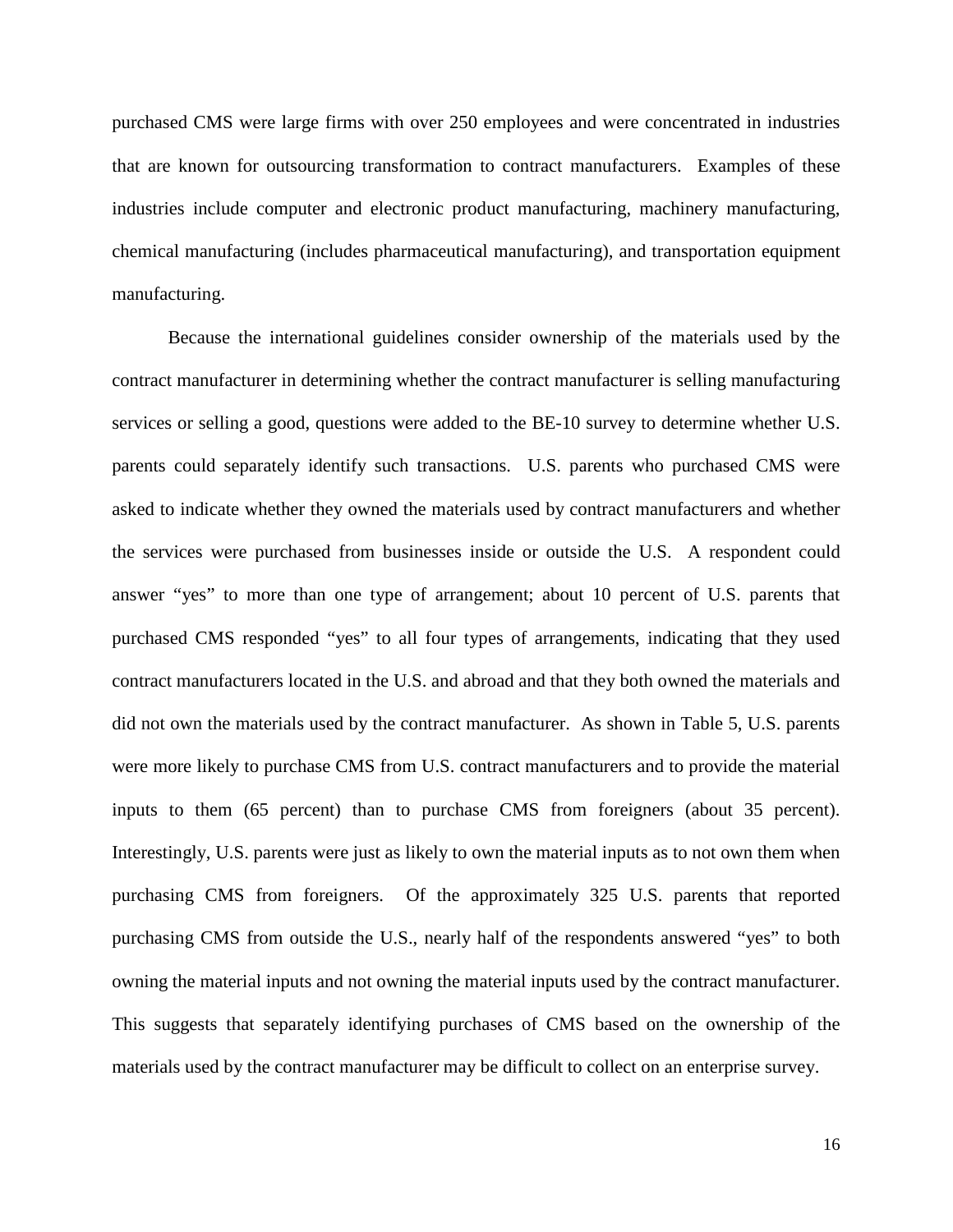Table 6 compares selected statistics of U.S. parents who purchased CMS with those of all U.S. parents and all U.S. companies. Table 6 shows that U.S. parents classified in manufacturing, wholesale trade, and information that purchased CMS had a higher value added per employee compared to the value added per employee of all U.S. parents and of all U.S. companies. This finding suggests that firms that use contract manufacturers to make their products may be more productive than firms that do not use contract manufacturers.

As was stated earlier, no corresponding CMS questions were included on the foreign affiliate's survey forms. Thus, a direct linkage cannot be made as to whether the U.S. parent purchased CMS from its foreign affiliate or from an unaffiliated foreigner. Table 7 shows that U.S. parents that purchased CMS exported a higher share of their total exports to their foreign affiliates (50 percent) than did all U.S. parents to their foreign affiliates (39 percent). In addition, U.S. parents that purchased CMS had a slightly higher share of exports of goods sent for further processing to foreign affiliates (62 percent) than did all U.S. parents (57 percent).

#### **5. Analysis of Contract Manufacturing Services on Census Bureau 2011 COS**

Table 8 presents the distribution of firms by various CMS activity categories in the linked COS-LBD dataset. Panel A of Table 8 shows that 92 percent of the firms in the survey do not engage in any CMS activity. Among the remaining firms, there is an almost even share that either provide or purchase CMS and only one percent that both provide and purchase CMS. Panel B shows that within the group of firms that purchase CMS, about 39 percent do so within the U.S. only, 20 percent do so outside the U.S. only, and 37 percent purchase CMS both inside and outside the U.S. Finally, Panel C shows that of the firms that purchase CMS outside the U.S., more than half of these firms do so from their foreign affiliates. Overall, a small share of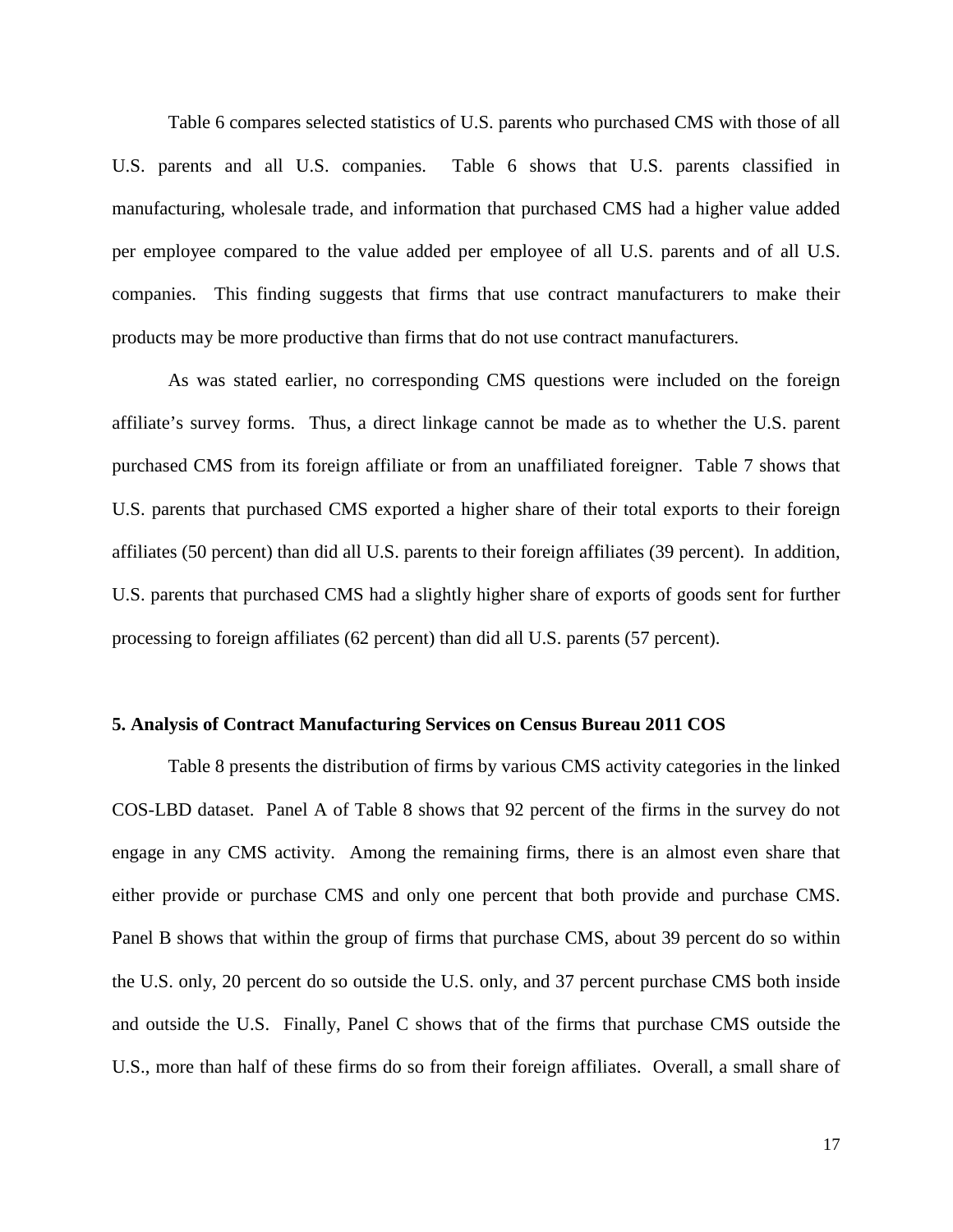firms engage in CMS activities, and among those that purchase CMS, a larger share purchase domestically. These observations are consistent with those made in Fort (2010) using the 2007 Census of Manufactures.

Table 9 presents two key firm characteristics associated with firms engaged in various CMS activities: size (measured as total employment) and age. Panel A of Table 9 reports the average employment and age at firms within each CMS category. Firms that both provide and purchase CMS are the largest in terms of average employment, while those that provide CMS only are the smallest. Panel B shows that firms that purchase CMS both inside and outside the U.S. are much larger than those that either purchase CMS inside or outside the U.S. only. Finally, Panel C shows that firms that purchase CMS from their affiliates located abroad are the largest. An average firm in the survey is about 24 years old, and the average firm age does not vary greatly by CMS activity.

Table 10 provides further details on the age distribution of firms in the survey by CMS activity. Firms between one and four years old are considered to be young, while firms 10 years and older are considered old, and firms between five and nine years of age are in the middle. The overwhelming percentage share of firms in the survey are old, including those that do not perform any CMS activity. This is not surprising, given that the COS surveys all multi-unit companies with 250 or more employees and these larger firms are expected to have been in existence for a longer time. Results in Table 10 confirm that firm age distribution does not vary greatly by CMS activity.

Table 11 provides further detail on the size distribution of firms in the survey by CMS activity. Firms with 250 or more employees are considered to be large, those with 100 to 249 employees to be medium, and those with one to 99 employees to be small. Since the COS

18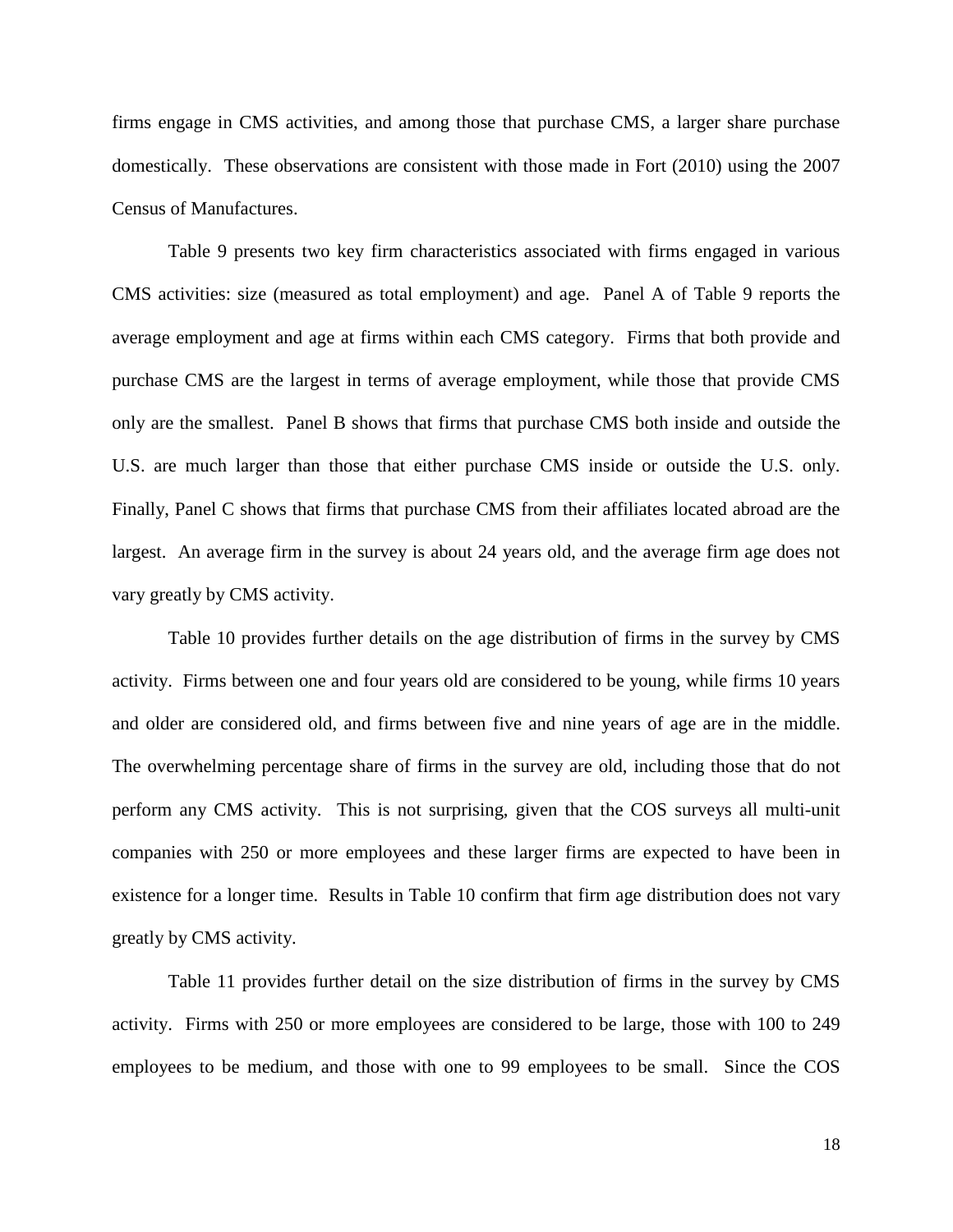primarily surveys large firms, the results in this table are not directly comparable to those in Table 4 and should be interpreted with the COS survey frame in mind. Within the group of firms that do not engage in any CMS activity, well over half the firms are large and the remainder can be almost evenly divided between small and medium sized firms. This pattern also holds for those that purchase CMS only or both provide and purchase CMS. Three quarters of firms that provide CMS only are large or medium with a quarter being small. Among firms that purchase CMS, those that do so outside the U.S. only and those that purchase CMS both outside and inside the U.S. exhibit similar firm size distributions. As shown in Table 9, an overwhelming share of firms that purchase CMS from their foreign affiliates are large. However, of the firms that provide CMS only, about 40 percent are large and 30 percent are medium sized. Firms that purchase CMS inside the U.S. only also have a similar size distribution.

Tables 12 and 13 show the sectoral distribution of firms engaged in various CMS activities. The COS asked firms if they operated a manufacturing facility where products are completed or partially produced. Table 12 reports the share of firms within various categories that responded "Y" or "N" or had missing data. Table 13 shows the distribution of firms within one of three broad sectors: manufacturing, wholesale and retail, or all other remaining sectors of the economy. Panel A in Tables 12 and 13 shows that an overwhelming majority of firms that report engaging in some CMS activity also operate a manufacturing facility. Seventy-four percent of the firms that do not engage in any CMS activity report not operating a manufacturing facility; this finding is corroborated by the finding that 76 percent of these firms operate in sectors other than manufacturing, wholesale, and retail. In addition, 97 percent of the firms that provide CMS only or both provide and purchase CMS reported operating a manufacturing facility, and over 80 percent of them operate in the manufacturing, wholesale, and retail sectors.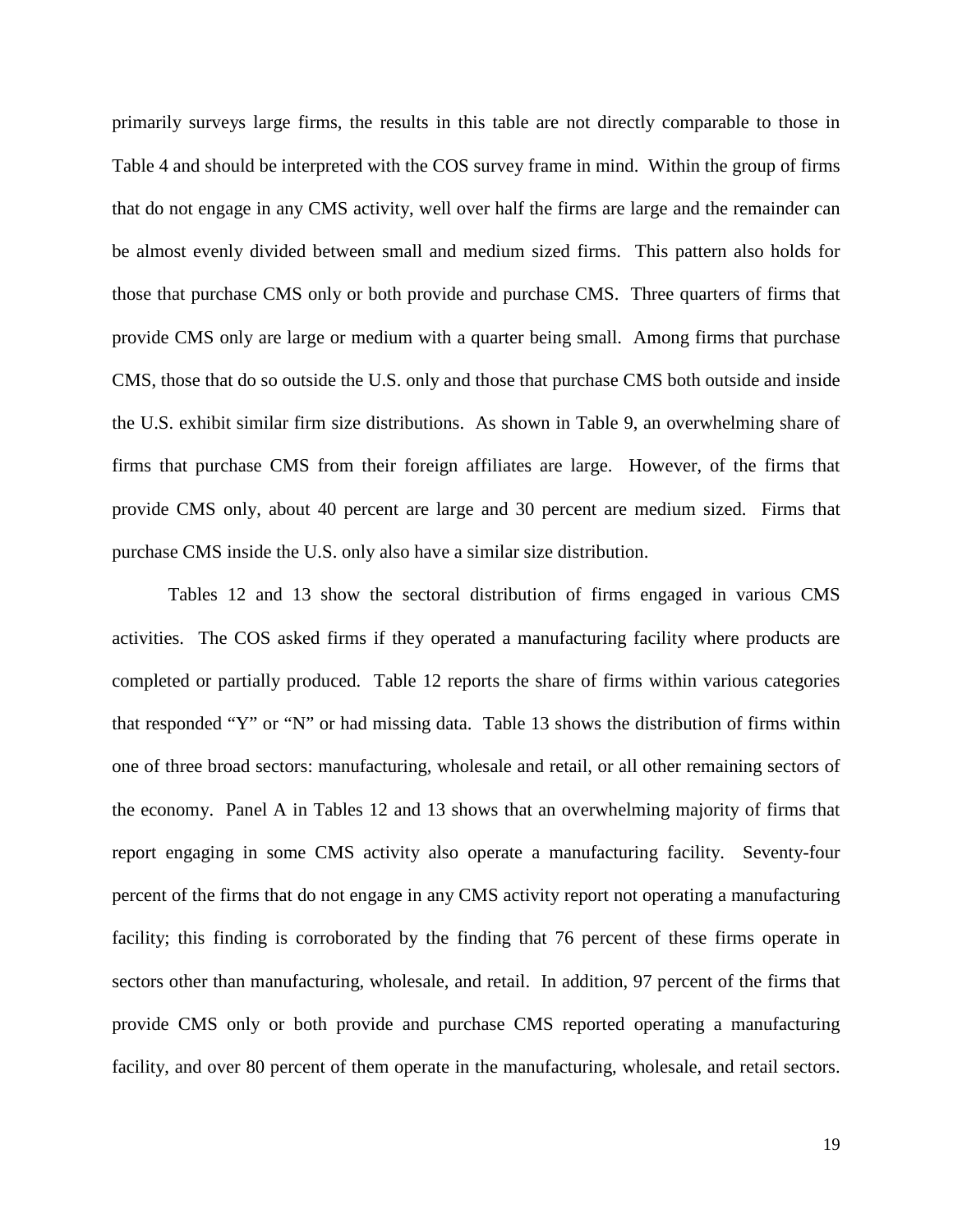However, within the group of firms that purchase CMS only, 77 percent report operating a manufacturing facility and operate in the manufacturing, wholesale, and retail sectors; the share is smaller compared with firms only providing CMS or both providing and purchasing CMS.

Table 14 is based only on responses of survey units that have a one-to-one link to a firm identifier.<sup>[25](#page-14-0)</sup> It shows the percentage share of revenues (costs) generated (incurred) from providing (purchasing) CMS as a share of total revenues and net sales (cost of sales from expenses). Three quarters of the firms providing CMS report less than a quarter of total revenues and net sales originating from providing CMS. A little over three quarters of firms purchasing CMS also report less than a quarter of total cost of sales from expenses originating from purchasing CMS. This suggests that for most firms engaged in some CMS activity, the activity constitutes a relatively small share of total revenues or total costs.

Finally, Table 15 shows the average labor productivity, export, and import values of firms by various CMS activities. The first column shows the log of labor productivity measured as value added per employee and the second column shows the log of labor productivity measured as the total value of shipments per employee. Firms that engage in some type of CMS activity are more productive than those that do not, using either measure. Among firms that purchase CMS, those that purchase both inside and outside the U.S. are the most productive. The last two columns show the average export and import values, in millions of dollars, respectively. Focusing on the third column, firms that both provide and purchase CMS have higher average export value compared to all other firms in the sample. Firms that do not engage in any CMS activity and firms that provide only CMS have very similar average export values. Firms that purchase CMS inside and outside the U.S. have the highest average export values among firms that purchase CMS. Focusing on the last column, firms engaged in some CMS

<span id="page-19-0"></span> $25$  See Section 3.1.2, pages 13–14 for details.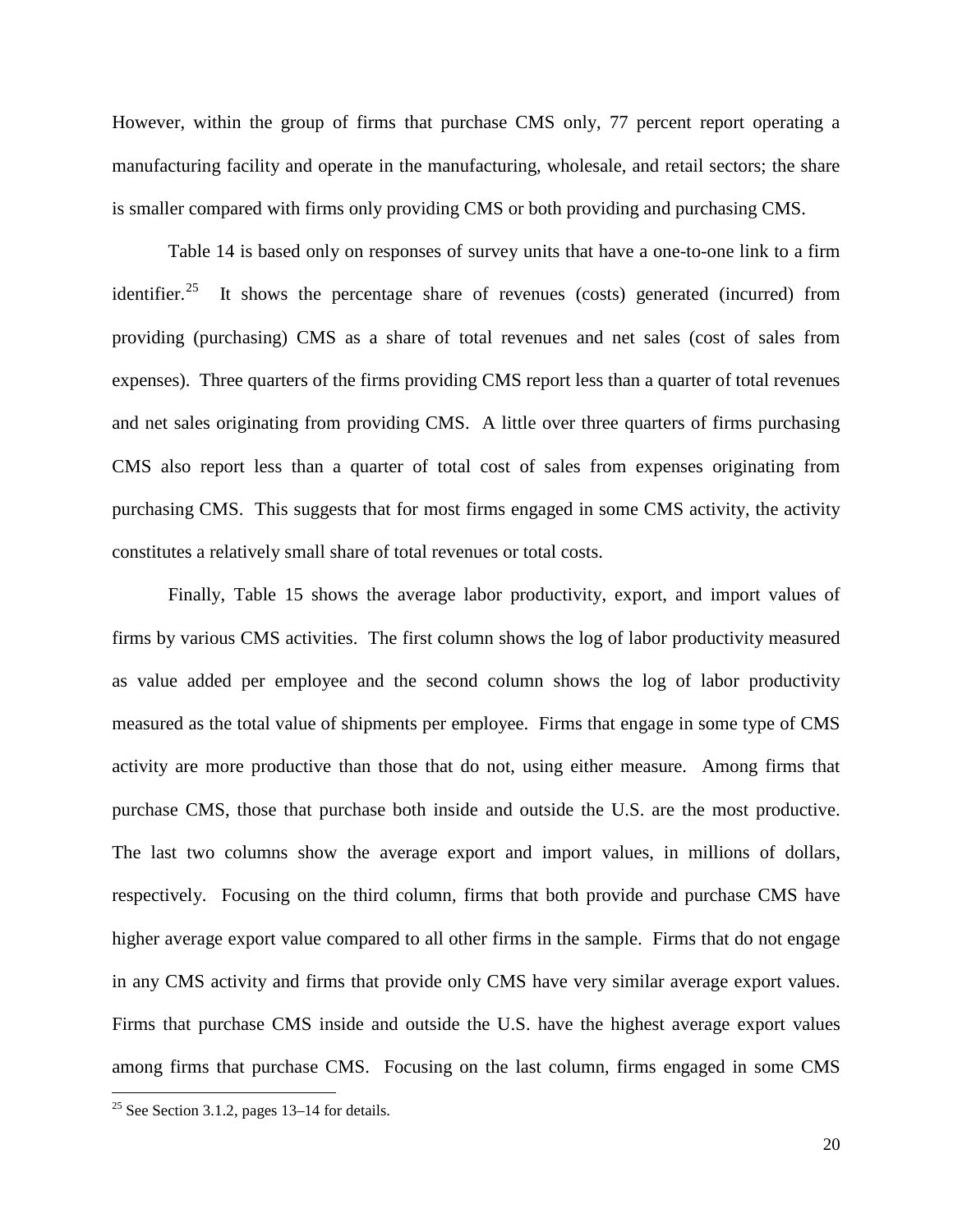activity display much higher average firm import values compared to those that do not, with firms both purchasing and providing CMS having the highest value. Firms that purchase CMS inside and outside the U.S. have the highest average import value among firms that purchase CMS. Among firms that purchase CMS outside the U.S., those that do so from their affiliates are both more productive and larger traders compared to those that do not.

#### **6. Conclusion**

This paper analyzes existing data on firms' activities relating to providing or purchasing CMS as a means to measure "factoryless" manufacturing where the manufacturer undertakes the entrepreneurial steps in the global supply chain but does not transform any of the material inputs.

The recently updated international guidelines on manufacturing services on physical inputs owned by others (goods for processing) are designed to better capture the impacts of GVCs on the economy. BEA is evaluating whether implementation of the new guidelines is feasible. Successful implementation of this recommendation requires detailed information on not only the processing fees received and paid by U.S. firms for CMS but also the underlying goods transactions. Data for these transactions are currently either not available in the U.S. statistical system or not separately identifiable. Despite these data challenges, BEA continues to investigate options for implementing this new treatment of manufacturing services.

The results from the BEA BE-120 survey will be available soon. Once available, BEA can evaluate whether the value of receipts and payments for CMS can be reported along with the destination of the goods after processing. To determine the feasibility of adjusting the merchandise trade statistics to remove goods that cross the border without a change in ownership, BEA is also continuing to work with the Census Bureau to explore options for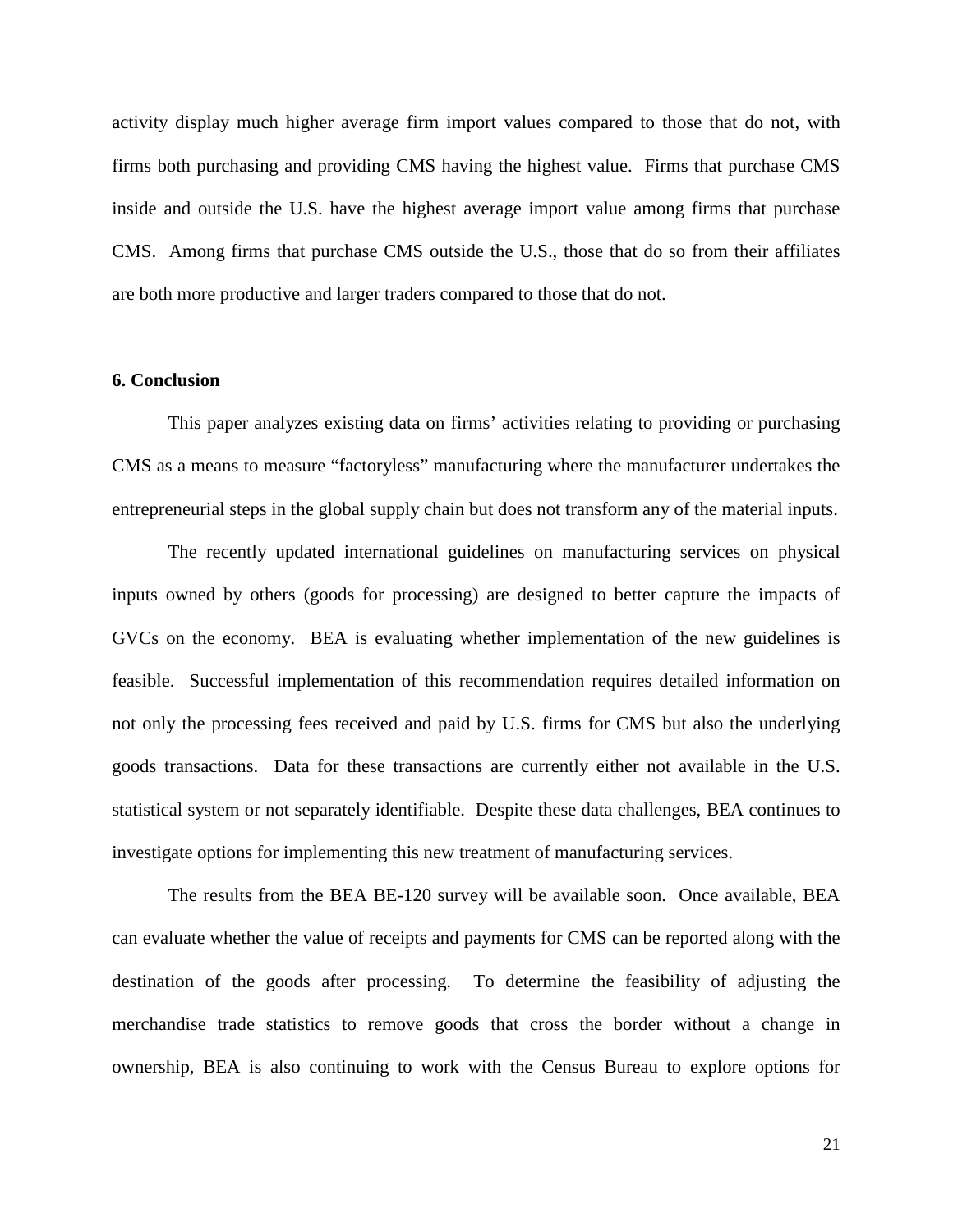identifying the merchandise trade transactions of U.S. firms that purchased manufacturing services from overseas contractors or that provided manufacturing services to foreigners.

The CMS questions on the enterprise level COS discussed in this paper represent initial steps in determining if further data collection is likely to be robust and if the Census Bureau can identify factoryless manufacturers in its surveys. As a next step, the Census Bureau added special inquiries to the 2012 Economic Census to collect information at the establishment level to better identify factoryless manufacturers and to assess whether sufficient data can be collected on the value of the manufacturing service and the associated revenue on sales of products produced by contract manufacturers.<sup>[26](#page-19-0)</sup>

 $26$  See question 26 on the 2012 Economic Census manufacturing sample forms at [http://bhs.econ.census.gov/ec12/php/census-form.php.](http://bhs.econ.census.gov/ec12/php/census-form.php)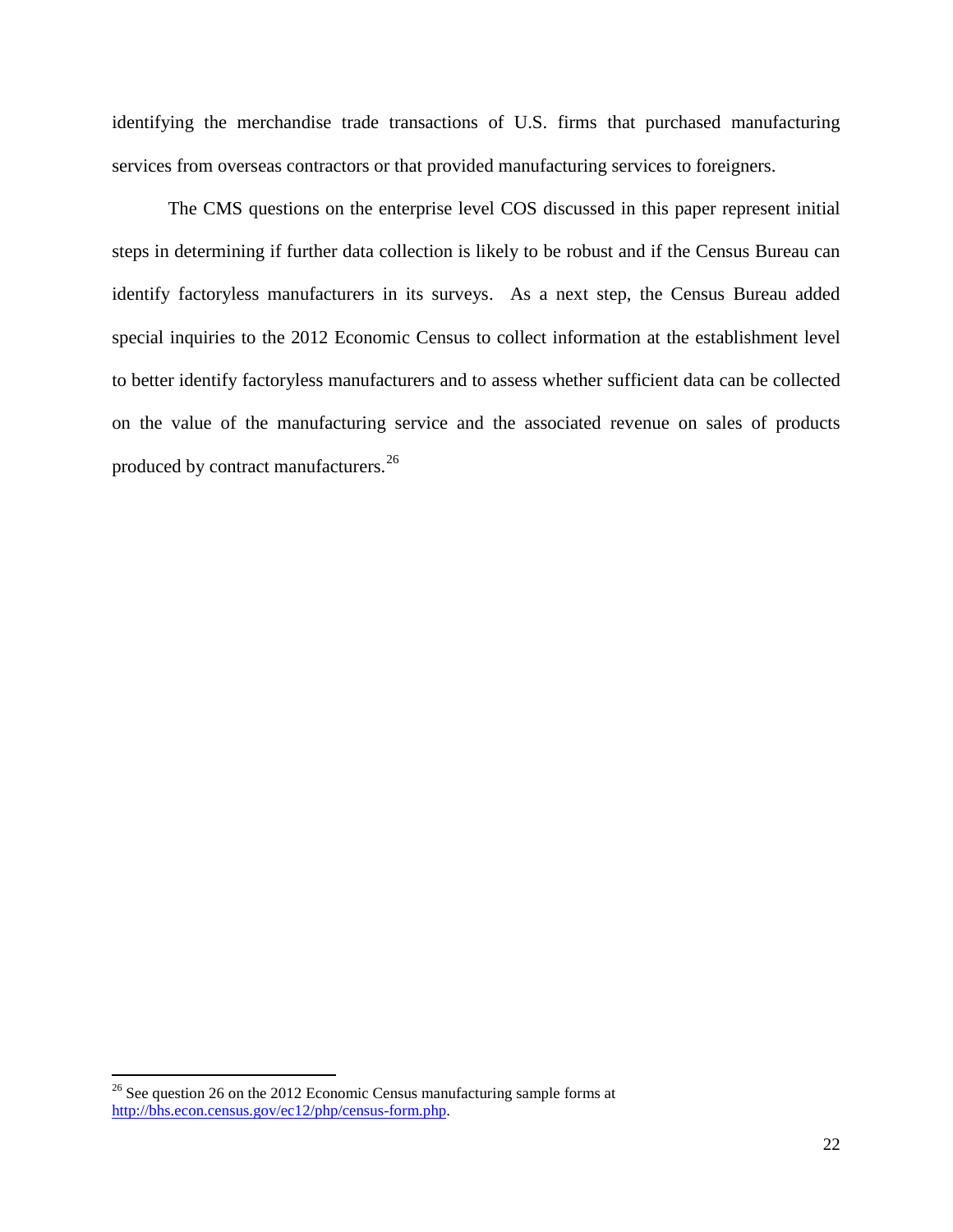#### **References**

Asia-Pacific Economic Cooperation (APEC) Policy Support Unit. 2012. "Concepts and Trends in Global Supply, Global Value and Global Production Chains."

Bayard, K., Byrne, D., Smith, D. 2013. "The Scope of U.S. Factoryless Manufacturing." Mimeo.

Bernard, A. B., Jensen, J. B., Schott, P. K., 2009. "Importers, Exporters, and Multinationals: A Portrait of Firms in the U.S. that Trade Goods," in Dunne, T., Jensen, J. B., and Roberts, M. J. (eds.), *Producer Dynamics: New Evidence from Micro Data*. University of Chicago Press, pp. 513-552.

Fort, T. 2012. "Breaking Up is Hard To Do: Why Firms Fragment Production Across Locations." Dartmouth College working paper.

International Monetary Fund. 2009. Balance of Payments and International Investment Position Manual, sixth edition (BPM6).

Jarmin, R., Krizan, C.J., Tang, J. P. 2011. "Outsourcing, Offshoring, and Trade: Identifying Foreign Activity Across Census Data Products." *Survey of Current Business*, 91(2): 121-139.

Jarmin, R., Miranda, J. 2002. "The Longitudinal Business Database." CES working paper CES-WP-02-17.

Maurer, A., Degain, C. 2010. "Globalization and trade flows: what you see is not what you get!" World Trade Organization.

Office of Management and Budget (OMB). 2010. "Economic Classification Policy Committee Recommendation for Classification of Outsourcing in North American Industry Classification System (NAICS) Revisions for 2012," in Federal Register.

U.S. International Trade Commissions. 2011. "Economic Effects of U.S. Import Restraints, Special Topic: Global Supply Chains."

United Nations, European Commission, International Monetary Fund, Organisation for Economic Cooperation and Development, World Bank. 2009. *System of National Accounts 2008*.

United Nations, European Commission, Eurostat, Organisation for Economic Cooperation and Development. 2011. *Impact of Globalization on National Accounts*.

United Nations Statistics Division. 2008. International Standard Industrial Classification of All Economic Activities, Revision 4.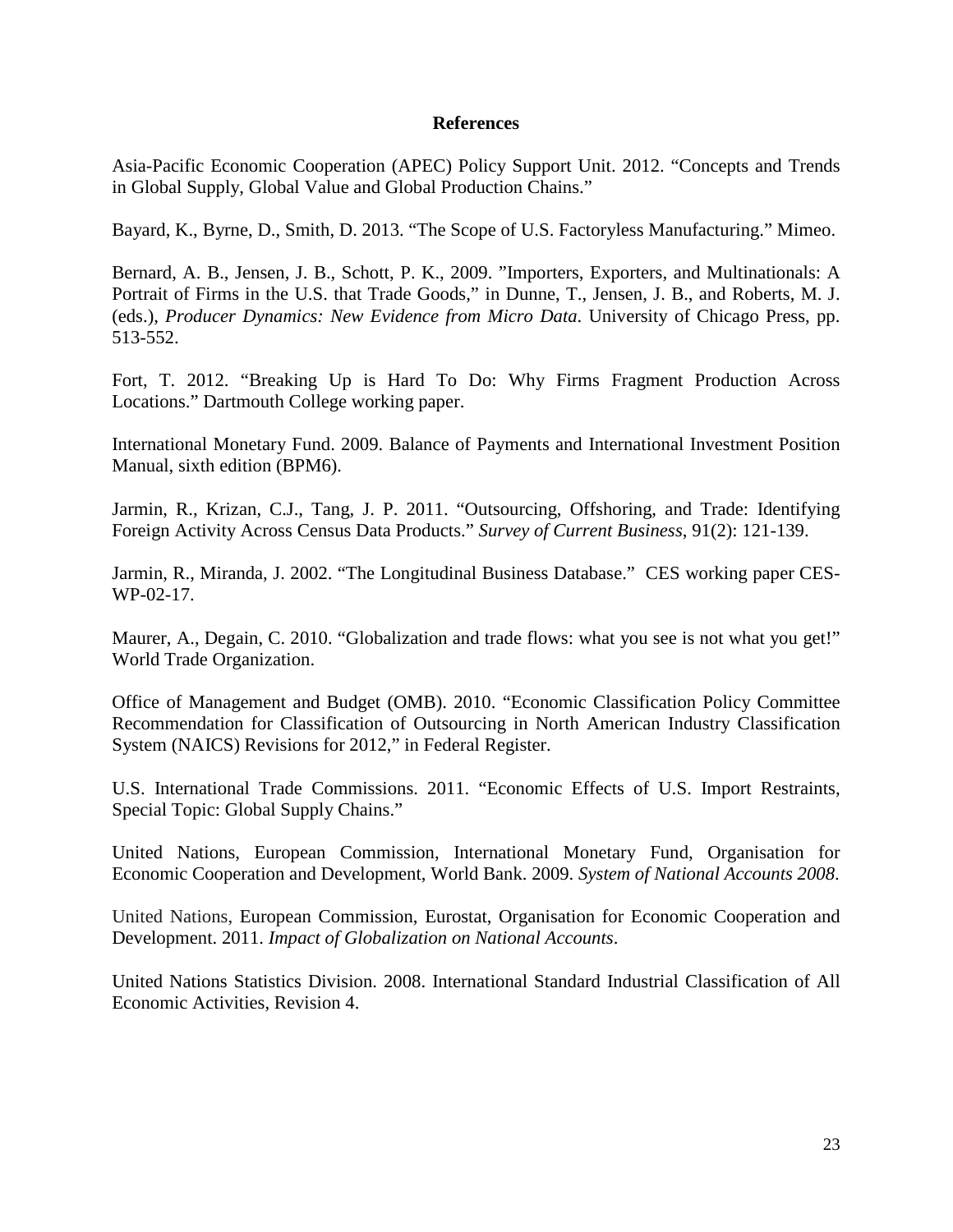|             | <b>Number of Respondents</b> | <b>Percent of Respondents</b> |
|-------------|------------------------------|-------------------------------|
| Yes         | 888                          | 23%                           |
| Nο          | 2,860                        | 75%                           |
| No response |                              | 2%                            |

#### **Table 1.** U.S. Parents Who Purchased CMS, 2009

Source: BEA's 2009 Benchmark Survey of U.S. Direct Investment Abroad.

#### **Table 2.** U.S. Parents Who Performed CMS for Foreigners, 2009

|             | <b>Number of Respondents</b> | <b>Percent of Respondents</b> |
|-------------|------------------------------|-------------------------------|
| Yes         | 324                          | 8%                            |
| Nο          | 3,423                        | 89%                           |
| No response |                              | 2%                            |

Note: Percentages do not sum to 100% due to rounding.

Source: BEA's 2009 Benchmark Survey of U.S. Direct Investment Abroad.

#### **Table 3.** U.S. Parents Who Purchased CMS, by Sector, 2009

| <b>Manufacturing</b> | Wholesale | <b>Information</b> | Professional, Scientific,<br><b>Technical Services</b> | <b>Other</b> |
|----------------------|-----------|--------------------|--------------------------------------------------------|--------------|
| 72%                  | 13%       | 5%                 | $1\%$                                                  | 9%           |

Notes: "Manufacturing" includes all two digit NAICS industries between sectors 31 - 33; "Wholesale" includes NAICS industries in sector 42; "Professional, Scientific, and Technical Services" includes NAICS industries in sector 54; "Other" includes all other industries.

Source: BEA's 2009 Benchmark Survey of U.S. Direct Investment Abroad.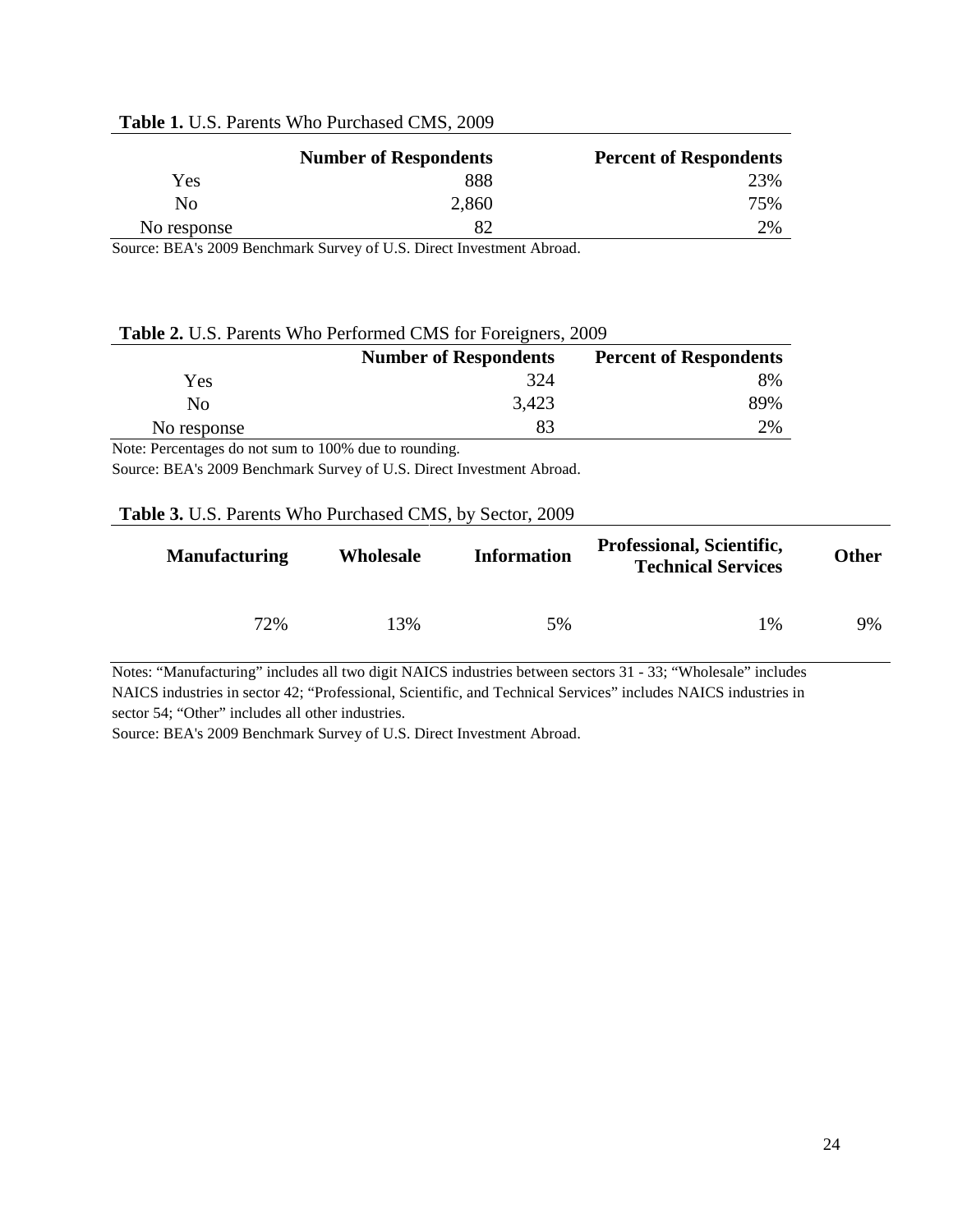|                                                         | <b>Total</b> | <b>Small</b>   | <b>Medium</b> | Large |
|---------------------------------------------------------|--------------|----------------|---------------|-------|
| All manufacturing industries<br>(NAICS sectors 31-33)   | 642          | 93             | 104           | 445   |
| of which:                                               |              |                |               |       |
| Computer and electronic product<br>(334)                | 153          | 30             | 32            | 91    |
| Machinery (333)                                         | 82           | 17             | 14            | 51    |
| Chemical (325)                                          | 80           | 9              | 13            | 58    |
| Miscellaneous (339)                                     | 61           | 10             | 15            | 36    |
| Transportation equipment (336)                          | 54           | $\overline{2}$ | 4             | 48    |
| Food (311)                                              | 36           | 6              | 3             | 27    |
| Electrical equipment, appliance,<br>and component (335) | 33           | $\overline{2}$ | 6             | 25    |
| Fabricated metal product (332)                          | 31           | 7              | 4             | 20    |
| Plastics and rubber products (326)                      | 28           | 2              | 3             | 23    |
| Primary metal (331)                                     | 22           | $\overline{2}$ |               | 19    |

**Table 4.** U.S. Parents Who Purchased CMS, by Manufacturing Subsectors, 2009

Notes: "Large" includes firms with 250 or more employees; "Medium" includes firms between 100 and 249 employees; "Small" includes firms between 1 and 99 employees.

Source: BEA's 2009 Benchmark Survey of U.S. Direct Investment Abroad.

## **Table 5.** U.S. Parents Who Purchased CMS, 2009

# **U.S. parents who purchased CMS 888**

# *of which:*

| U.S. parents owned materials used by contract manufacturers who are located inside the U.S.<br>U.S. parents owned materials used by contract manufacturers who are located outside the U.S. | 579<br>330 |
|---------------------------------------------------------------------------------------------------------------------------------------------------------------------------------------------|------------|
| U.S. parents did not own materials used by contract manufacturers who are located inside the U.S.                                                                                           | 369        |
| U.S. parents did not own materials used by contract manufacturers who are located outside the U.S.                                                                                          | 323        |
| Source: BEA's 2009 Benchmark Survey of U.S. Direct Investment Abroad.                                                                                                                       |            |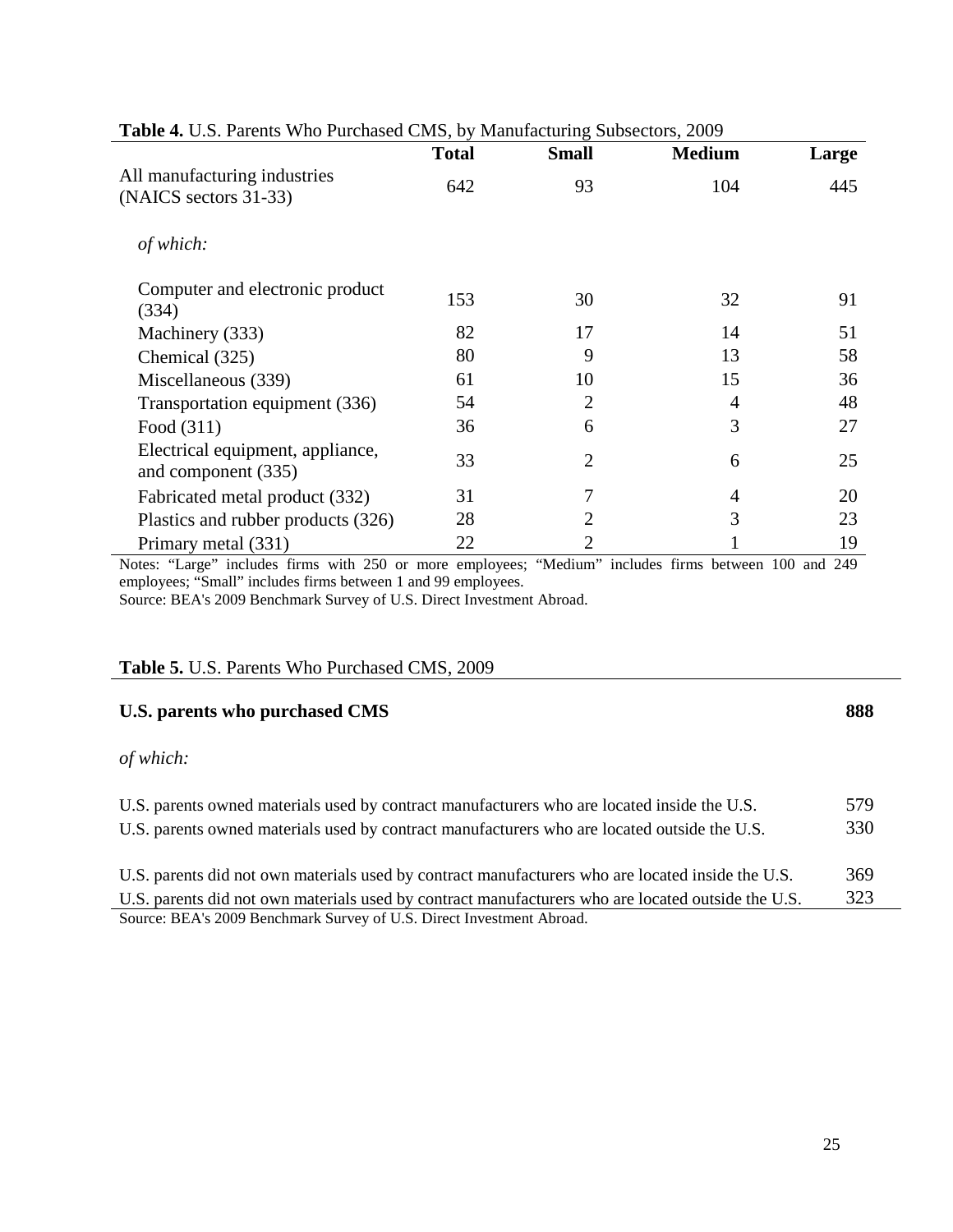|                                             | Value added<br>(in millions of<br>$\text{dollars}\right)^1$ | <b>Employees</b><br>(in thousands) <sup>2</sup> | Value added<br>per employee |
|---------------------------------------------|-------------------------------------------------------------|-------------------------------------------------|-----------------------------|
| U.S. parents who purchased CMS <sup>3</sup> |                                                             |                                                 |                             |
| All industries                              | 585,366                                                     | 4,112                                           | 142,366                     |
| Manufacturing                               | 400,369                                                     | 2,413                                           | 165,910                     |
| Wholesale trade                             | 44,286                                                      | 307                                             | 144,240                     |
| Information                                 | 33,338                                                      | 141                                             | 236,555                     |
| Other industries                            | 107,374                                                     | 1,251                                           | 85,859                      |
| All U.S. parents <sup>3</sup>               |                                                             |                                                 |                             |
| All industries                              | 2,595,776                                                   | 22,933                                          | 113,191                     |
| Manufacturing                               | 1,034,139                                                   | 6,864                                           | 150,655                     |
| Wholesale trade                             | 124,433                                                     | 1,065                                           | 116,795                     |
| Information                                 | 287,628                                                     | 1,712                                           | 168,056                     |
| Other industries                            | 1,149,576                                                   | 13,292                                          | 86,490                      |
| All U.S. companies                          |                                                             |                                                 |                             |
| All private industries                      | 12,018,095                                                  | 112,139                                         | 107,171                     |
| Manufacturing                               | 1,540,226                                                   | 11,856                                          | 129,911                     |
| Wholesale trade                             | 768,548                                                     | 5,620                                           | 136,752                     |
| Information                                 | 615,445                                                     | 2,814                                           | 218,708                     |
| Other industries                            | 9,093,876                                                   | 91,849                                          | 99,009                      |

**Table 6.** Selected Statistics for U.S. Parents and for All U.S. Companies, by Sector, 2009

1. Statistics on value added for all U.S. companies are from BEA's GDP by industry series, as published in Table 3 "U.S. Multinational Companies," *Survey of Current Business* (November 2012).

2. Statistics on employees for all U.S. companies are from BEA's national income and product accounts (NIPA Table 6.4D Full-Time and Part-Time Employees by Industry).

3. Statistics for U.S. parents are from BEA's 2009 Benchmark Survey of U.S. Direct Investment Abroad, as published in Table 3 "U.S. Multinational Companies," *Survey of Current Business* (November 2012).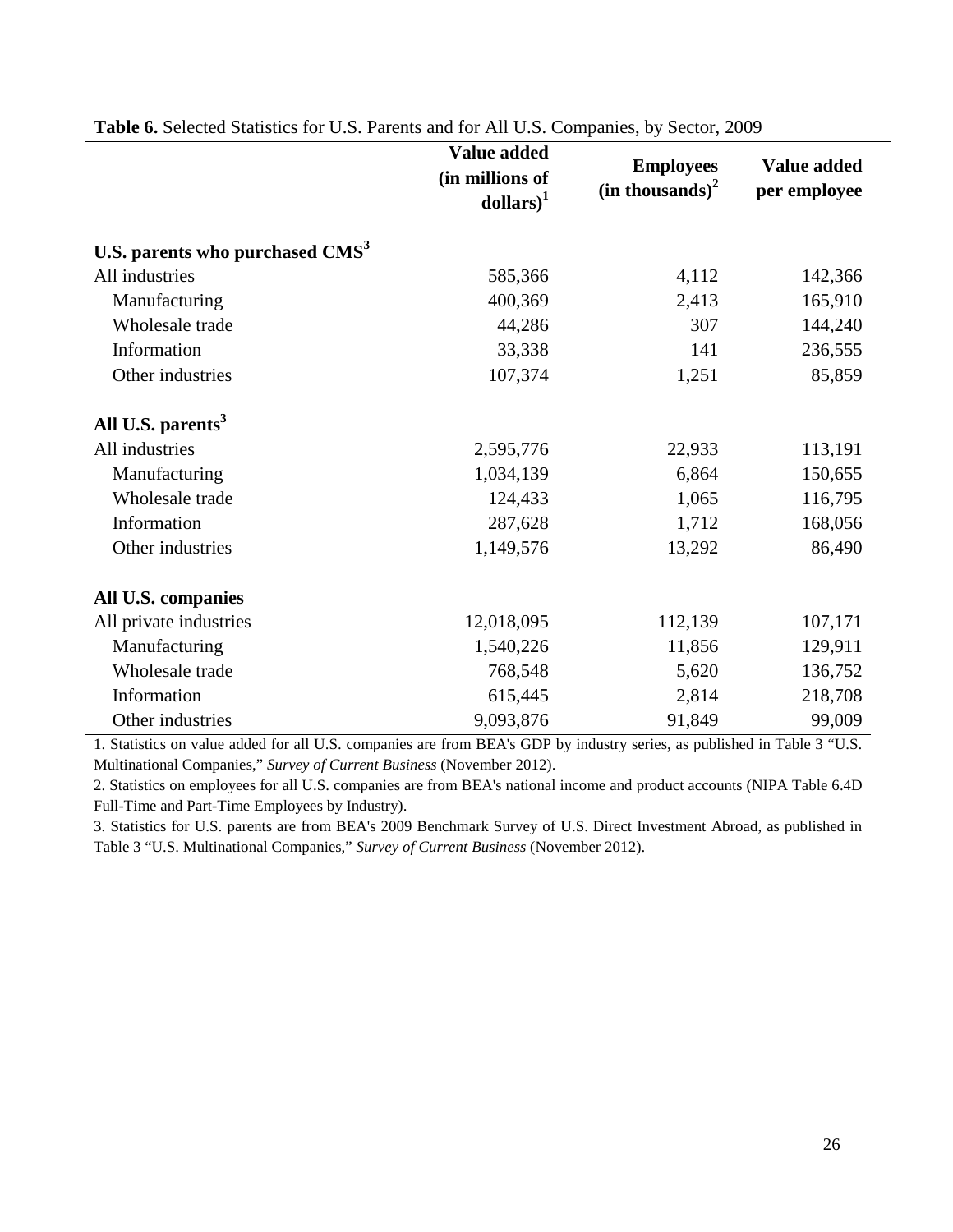# **Table 7.** U.S. Trade in Goods (in millions of dollars) Associated with U.S. Parents, 2009

| U.S. parents who purchased CMS              |         |
|---------------------------------------------|---------|
| <b>Exports of goods to all foreigners</b>   | 204,467 |
| To foreign affiliates                       | 102,768 |
| For further manufacture                     | 63,747  |
| For resale without further manufacture      | 31,027  |
| Other                                       | 7,993   |
| To other foreigners                         | 101,699 |
| <b>Imports of goods from all foreigners</b> | 194,879 |
| From foreign affiliates                     | 97,659  |
| From other foreigners                       | 97,220  |
| All U.S. parents                            |         |
| <b>Exports of goods to all foreigners</b>   | 535,409 |
| To foreign affiliates                       | 207,479 |
| For further manufacture                     | 117,624 |
| For resale without further manufacture      | 66,632  |
| Other                                       | 23,223  |
| To other foreigners                         | 327,930 |
| <b>Imports of goods from all foreigners</b> | 679,521 |
| From foreign affiliates                     | 233,578 |
| From other foreigners                       | 445,943 |

Source: BEA's 2009 Benchmark Survey of U.S. Direct Investment Abroad.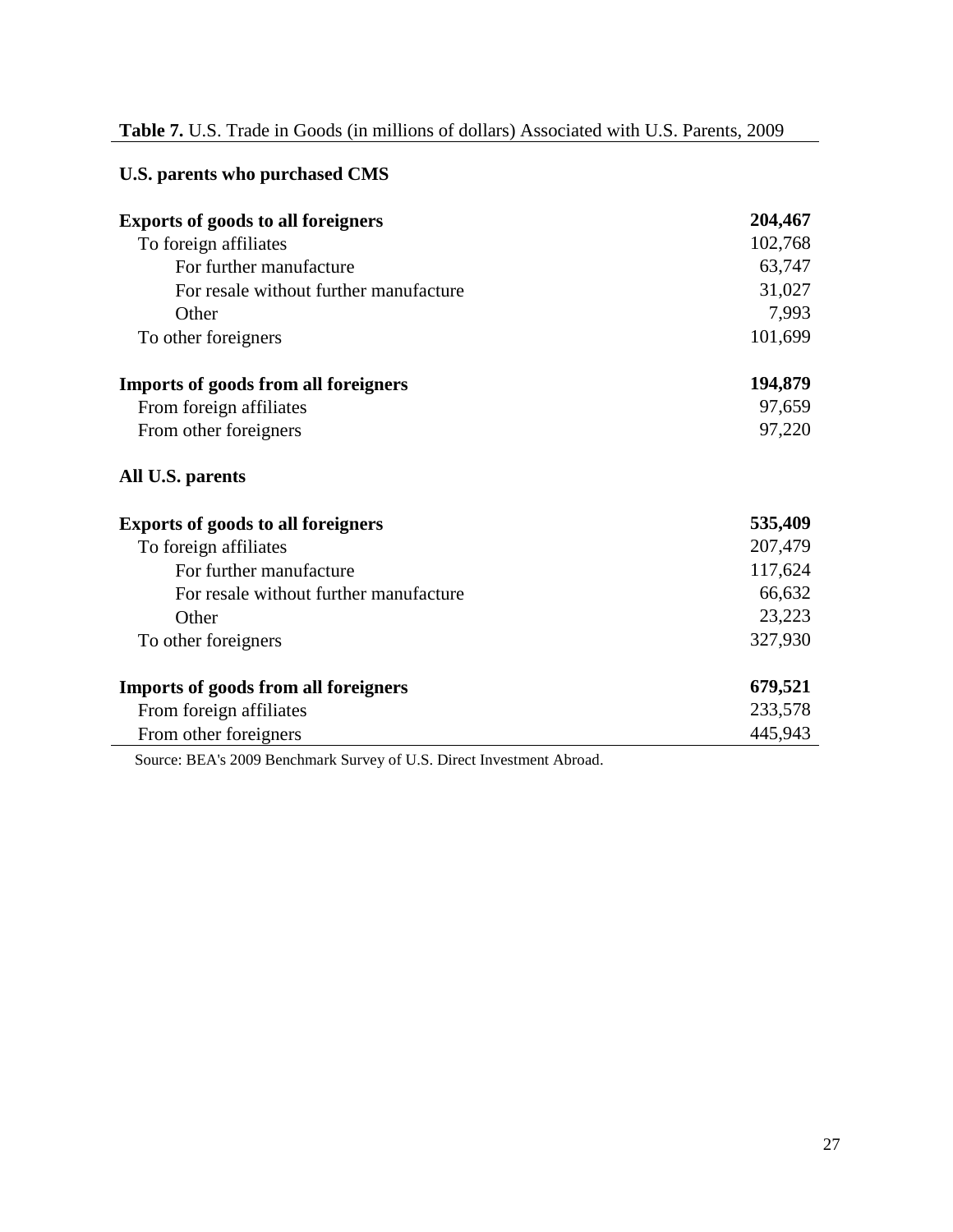**Table 8.** Percentage Distribution of Firms by CMS Activity

| A. All Firms                                                                |    |
|-----------------------------------------------------------------------------|----|
| No CMS Activity                                                             | 92 |
| Provide CMS Only                                                            | 3  |
| Purchase CMS Only                                                           | 4  |
| Provide and Purchase CMS                                                    |    |
| B. Firms that Purchase CMS:<br>Inside U.S. Only<br>$\overline{\phantom{0}}$ | 39 |
| Outside U.S. Only<br>-                                                      | 20 |
| Inside and Outside U.S.                                                     | 37 |
| C. Firms that Purchase CMS Outside U.S.                                     |    |
| At Affiliates                                                               | 53 |

Notes: This table provides the percentage share of the count of firms within each CMS activity category. Panel A is computed as a share of the total number of unique firms in the data; Panel B is computed as a share of the total number of unique firms that purchase CMS (Purchase CMS Only and Provide and Purchase CMS from panel A); Panel C is computed as a share of the total number of unique firms that purchase CMS outside the U.S. (Outside U.S. Only and Inside and Outside U.S. from Panel B). Panel B does not add up to 100% because the rest of the firms could not be categorized due to non-response.

Source: Linked COS-LBD dataset.

#### **Table 9.** Average Firm Size and Age by CMS Activity

|                                         | <b>Employment</b> | Age |
|-----------------------------------------|-------------------|-----|
| A. All Firms                            |                   |     |
| No CMS Activity                         | 1,366             | 23  |
| Provide CMS Only                        | 761               | 26  |
| <b>Purchase CMS Only</b>                | 1,871             | 25  |
| Provide and Purchase CMS                | 4,315             | 25  |
| B. Firms that Purchase CMS:             |                   |     |
| - Inside U.S. Only                      | 1,065             | 25  |
| Outside U.S. Only<br>$\sim$             | 1,817             | 25  |
| Inside and Outside U.S.                 | 4,427             | 24  |
| C. Firms that Purchase CMS Outside U.S. |                   |     |
| At Affiliates                           | 5,054             | 25  |

Notes: This table provides the average employment and age of firms within each CMS activity category; Panel A is computed for the total number of unique firms in the data; Panel B is computed for the firms that purchase CMS (Purchase CMS Only and Provide and Purchase CMS from panel A); Panel C is computed for firms that purchase CMS outside the U.S. (Outside U.S. Only and Inside and Outside U.S. from Panel B). Source: Linked COS-LBD dataset.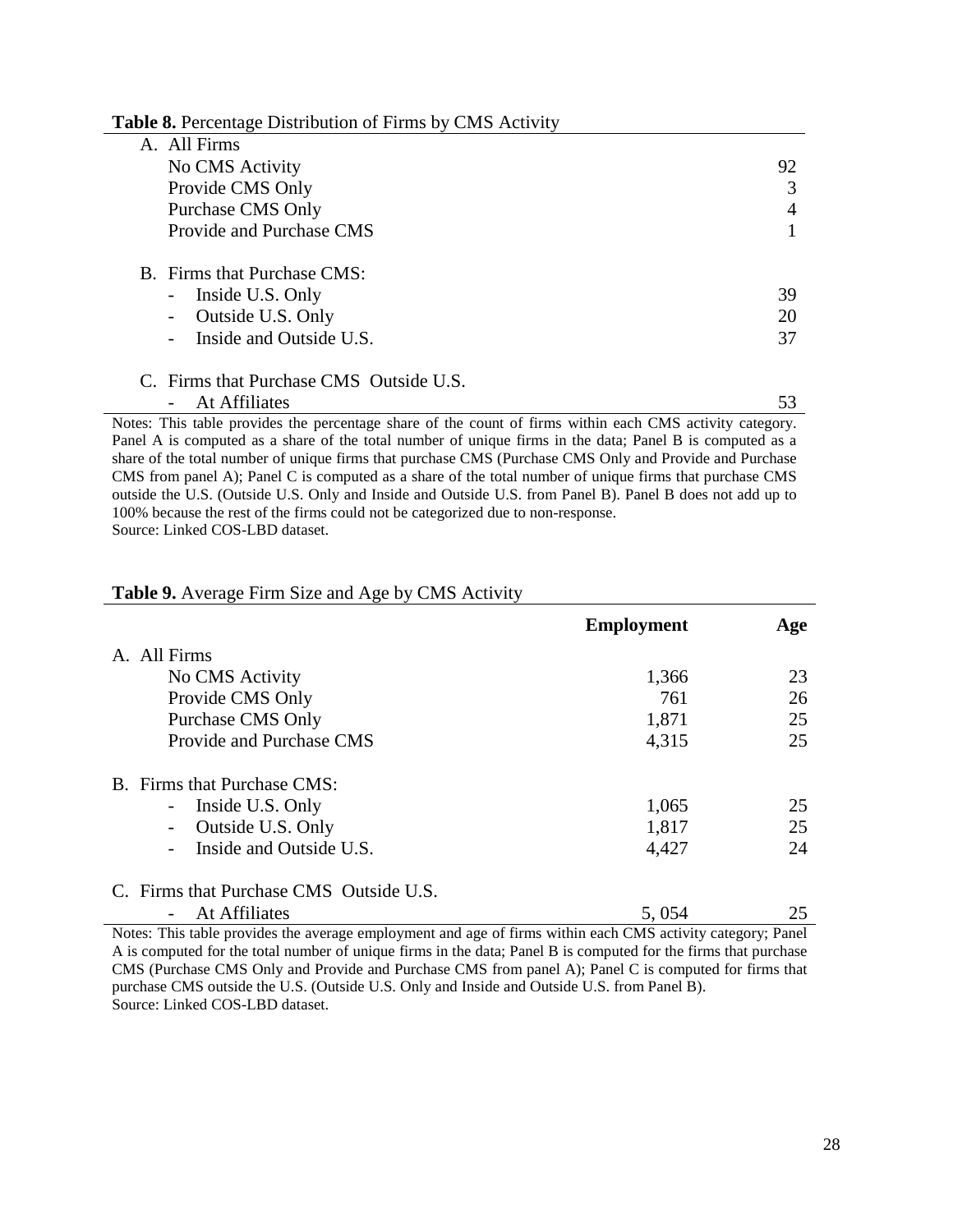|                                         | $10+Years$ |   | 5-9 Years 1-4 Years |
|-----------------------------------------|------------|---|---------------------|
| A. All Firms                            |            |   |                     |
| No CMS Activity                         | 87         | 9 | 4                   |
| Provide CMS Only                        | 90         |   | 3                   |
| Purchase CMS Only                       | 89         | 8 | 3                   |
| Provide and Purchase CMS                | 89         | 8 | 3                   |
| B. Firms that Purchase CMS:             |            |   |                     |
| Inside U.S. Only<br>-                   | 86         | 9 | 5                   |
| Outside U.S. Only<br>-                  | 92         | 6 | 2                   |
| Inside and Outside U.S.                 | 89         | 8 | 3                   |
| C. Firms that Purchase CMS Outside U.S. |            |   |                     |
| At Affiliates                           | 93         |   |                     |

#### Table 10. Distribution of Firm Age by CMS Activity

Notes: This table provides the percentage share of firms in three mutually exclusive age categories within each CMS activity category.

Source: Linked COS-LBD dataset.

# **Table 11.** Distribution of Firm Size by CMS Activity

|                                                  | Large | <b>Medium</b> | Small |
|--------------------------------------------------|-------|---------------|-------|
| A. All Firms                                     |       |               |       |
| No CMS Activity                                  | 61    | 18            | 22    |
| Provide CMS Only                                 | 41    | 34            | 25    |
| Purchase CMS Only                                | 58    | 22            | 20    |
| Provide and Purchase CMS                         | 55    | 24            | 21    |
| B. Firms that Purchase CMS                       |       |               |       |
| Inside U.S. Only<br>$\qquad \qquad \blacksquare$ | 45    | 27            | 28    |
| Outside U.S. Only                                | 64    | 19            | 17    |
| Inside and Outside U.S.                          | 66    | 20            | 14    |
| C. Firms that Purchase CMS Outside U.S.          |       |               |       |
| At Affiliates                                    | 74    |               | 9     |

Notes: This table provides the percentage share of firms in three size categories within each CMS activity category. "Large" includes firms with 250 or more employees; "Medium" includes firms between 100 and 249 employees; "Small" includes firms between 1 and 99 employees.

Source: Linked COS-LBD dataset.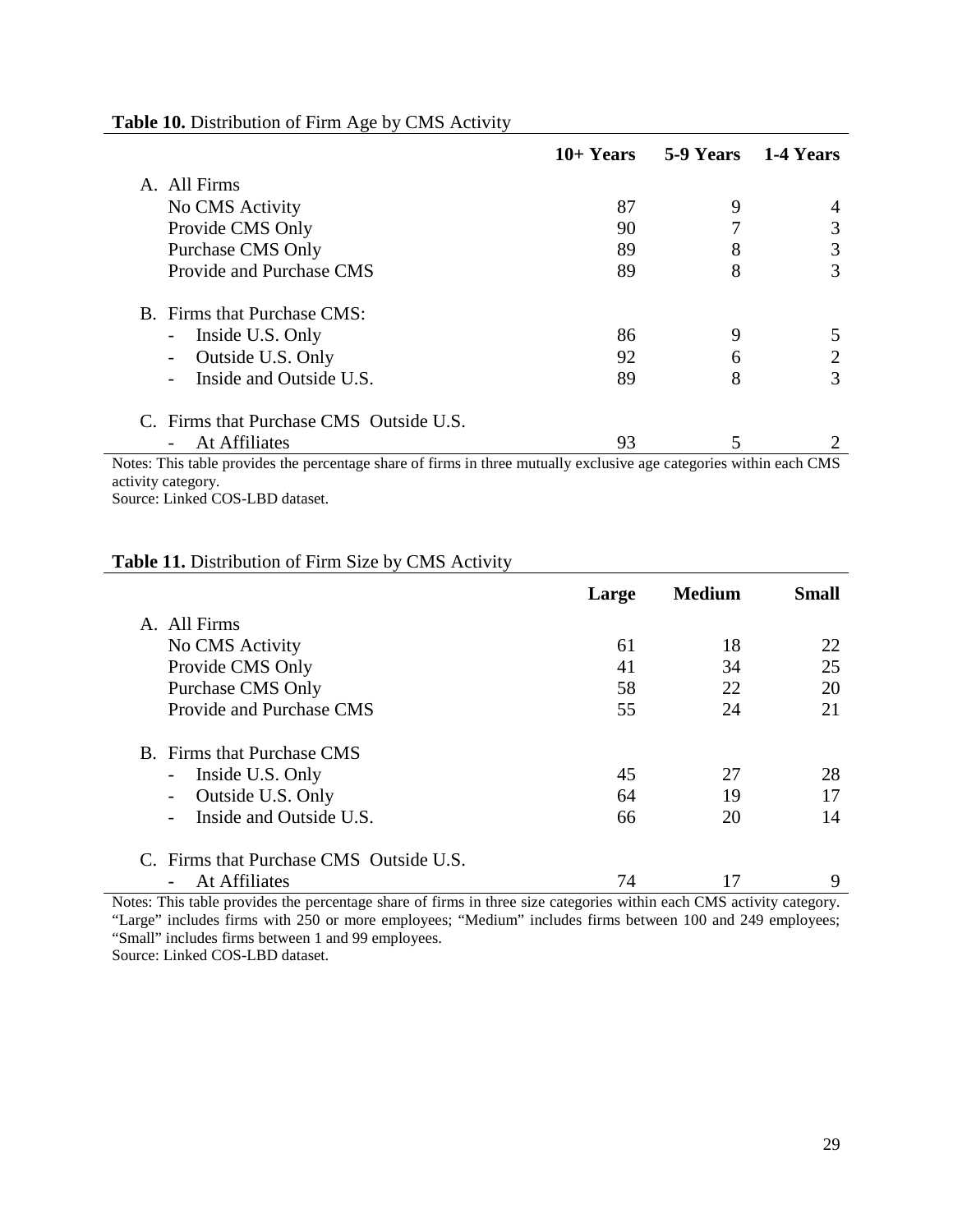|                                               | Yes | N <sub>0</sub> | <b>Missing</b> |
|-----------------------------------------------|-----|----------------|----------------|
| A. All Firms                                  |     |                |                |
| No CMS Activity                               | 22  | 74             | 4              |
| Provide CMS Only                              | 97  |                |                |
| <b>Purchase CMS Only</b>                      | 77  | 23             |                |
| Provide and Purchase CMS                      | 97  | 3              |                |
| <b>B.</b> Firms that Purchase CMS             |     |                |                |
| Inside U.S. Only<br>$\blacksquare$            | 85  | 15             |                |
| Outside U.S. Only<br>$\overline{\phantom{a}}$ | 77  | 23             |                |
| Inside and Outside U.S.                       | 81  | 19             |                |
| C. Firms that Purchase CMS Outside U.S.       |     |                |                |
| At Affiliates<br>$\overline{\phantom{a}}$     | 85  | 15             |                |

# **Table 12.** Distribution of Firm Response to Operating a Manufacturing Facility by CMS Activity

Notes: This table provides the percentage share of firms that responded "Y" or "N" to question 1 under Section 3D in the 2011 COS within each CMS activity category. Source: Linked COS-LBD dataset.

# **Table 13.** Distribution of Sectors by CMS Activity

|                                               |    | <b>Manufacturing Wholesale/Retail</b> | <b>Other</b> |
|-----------------------------------------------|----|---------------------------------------|--------------|
| A. All Firms                                  |    |                                       |              |
| No CMS Activity                               | 18 | 16                                    | 76           |
| Provide CMS Only                              | 76 | 7                                     | 17           |
| <b>Purchase CMS Only</b>                      | 58 | 16                                    | 16           |
| Provide and Purchase CMS                      | 75 | 7                                     | 18           |
| B. Firms that Purchase CMS:                   |    |                                       |              |
| Inside U.S. Only<br>$\overline{\phantom{a}}$  | 66 | 10                                    | 24           |
| Outside U.S. Only<br>$\overline{\phantom{a}}$ | 56 | 22                                    | 22           |
| Inside and Outside U.S.                       | 62 | 15                                    | 23           |
| C. Firms that Purchase CMS Outside            |    |                                       |              |
| U.S.                                          |    |                                       |              |
| At Affiliates                                 | 64 | 15                                    |              |

Notes: This table provides the percentage share of firms in three broad sectors of the economy within each CMS activity category. "Manufacturing" includes all two-digit NAICS industries between 31–33; "Wholesale and Retail" includes two-digit NAICS industries in 42, 44, and 45; "Other" includes all other industries. Source: Linked COS-LBD dataset.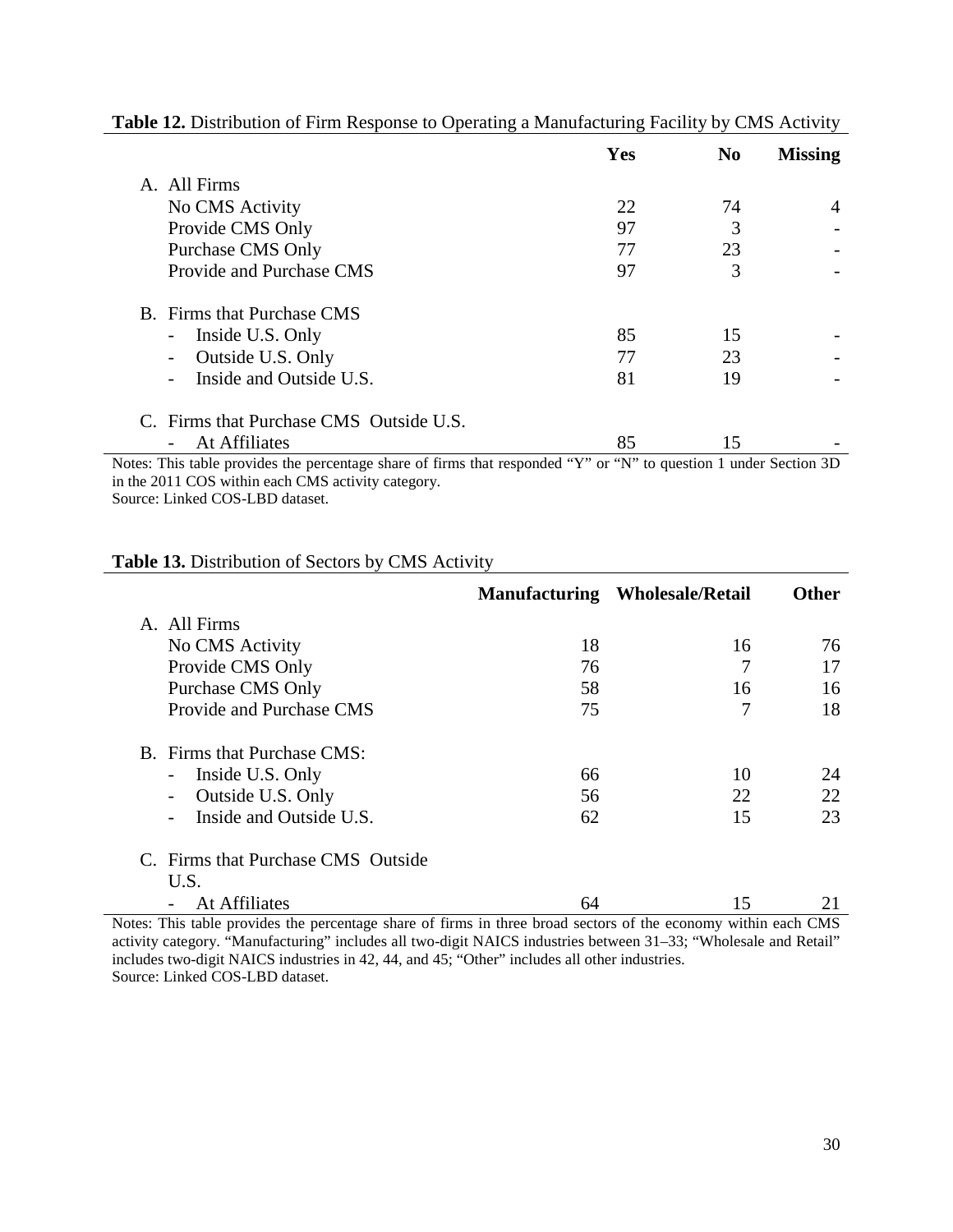| % of operating revenues and net sales (cost)<br>of sales from expenses) from (for) CMS | <b>Provide CMS</b> | <b>Purchase CMS</b>         |
|----------------------------------------------------------------------------------------|--------------------|-----------------------------|
| Less than 25%                                                                          | 75                 | 79.                         |
| 25 to 49%                                                                              |                    | 9                           |
| 50 to 74%                                                                              |                    | 5.                          |
| 75 to 99%                                                                              | 8                  | 5                           |
| 100\%                                                                                  |                    | $\mathcal{D}_{\mathcal{L}}$ |

**Table 14.** Distribution of Percentage Share of Revenue and Costs by CMS Activity

Notes: This table provides the percentage share of firms in the five mutually exclusive categories in response to questions 2 and 3d. The second column shows the percentage share of firms that receive x% of operating revenues and sales from providing CMS; the third column shows the percentage share of firms that incur

|  |  |  | Table 15. Average Labor Productivity and Trade Value by CMS Activity |
|--|--|--|----------------------------------------------------------------------|
|--|--|--|----------------------------------------------------------------------|

|    |                                              | <b>Log</b> (Value        | Log (Total Value of Export   |              | Import       |
|----|----------------------------------------------|--------------------------|------------------------------|--------------|--------------|
|    |                                              | <b>Added/Employment)</b> | <b>Shipments/Employment)</b> | <b>Value</b> | <b>Value</b> |
|    | A. All Firms                                 |                          |                              |              |              |
|    | No CMS Activity                              | 4.23                     | 4.98                         | 29           | 82           |
|    | Provide CMS Only                             | 4.45                     | 5.19                         | 30           | 232          |
|    | <b>Purchase CMS Only</b>                     | 4.63                     | 5.31                         | 113          | 190          |
|    | Provide and Purchase<br><b>CMS</b>           | 4.61                     | 5.30                         | 241          | 289          |
| B. | Firms that Purchase                          |                          |                              |              |              |
|    | CMS:                                         |                          |                              |              |              |
|    | Inside U.S. Only<br>$\overline{\phantom{a}}$ | 4.58                     | 5.27                         | 32           | 104          |
|    | Outside U.S. Only                            | 4.53                     | 5.22                         | 68           | 144          |
|    | Inside and Outside<br>U.S.                   | 4.73                     | 5.40                         | 284          | 327          |
|    | Firms that Purchase                          |                          |                              |              |              |
|    | CMS Outside U.S.                             |                          |                              |              |              |
|    | At Affiliates                                | 4.75                     | 5.44                         | 334          | 417          |

Notes: This table provides the average log labor productivity and trade value (in million USD) at firms engaged in various CMS activities. Average labor productivity is calculated for manufacturing firms only. Average export and import values consider all 10-digit HS product codes a firm trades.

Source: Linked COS-CM and COS-LFTTD datasets.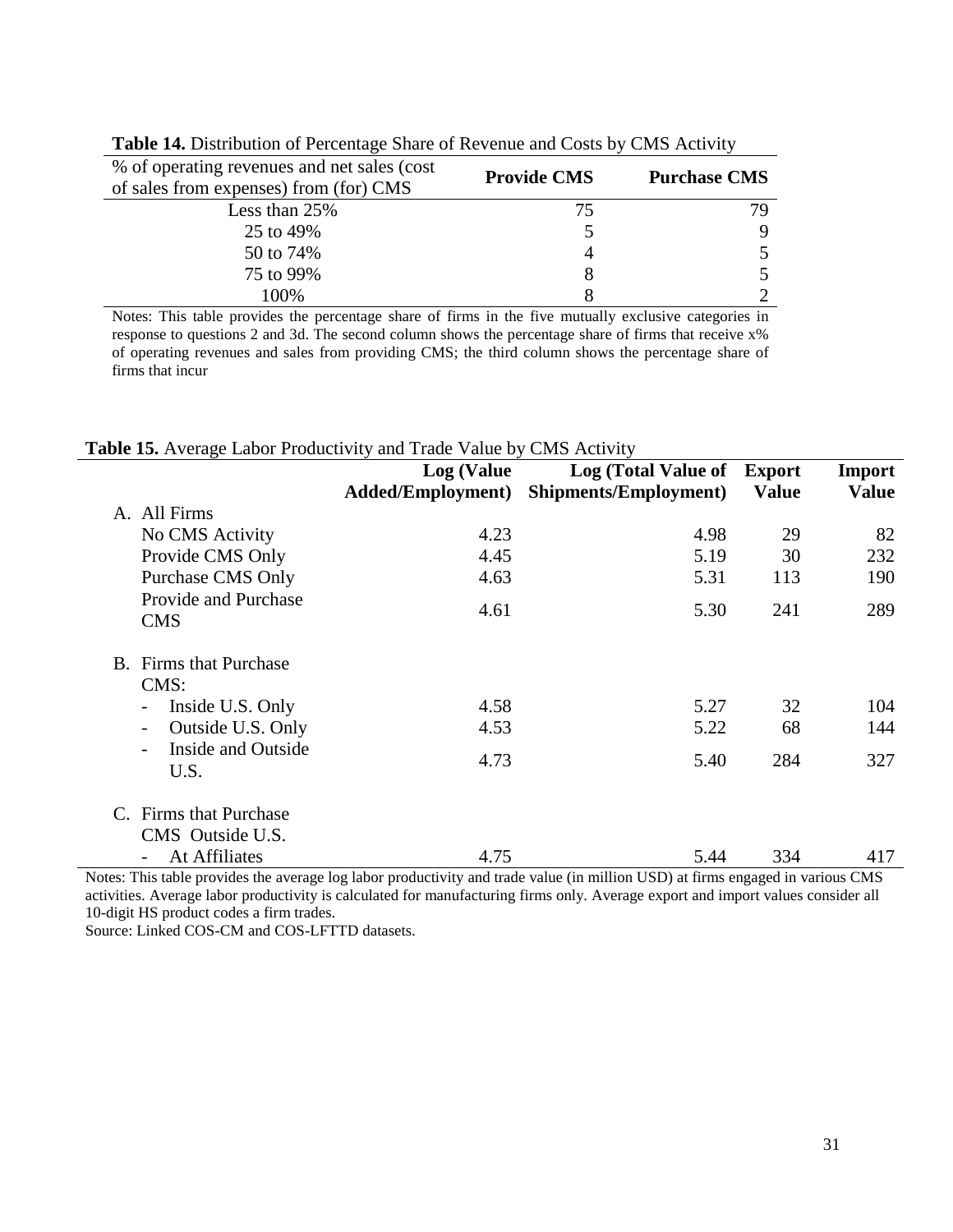## **Data Appendix Excerpt from the 2011 Report of Organization Survey (Form NC-99001)**

Questions on contract manufacturing services activities included:

| <b>COMPANY ACTIVITIES - Continued</b>                                                                                                                                                                                    |  |  |  |
|--------------------------------------------------------------------------------------------------------------------------------------------------------------------------------------------------------------------------|--|--|--|
| <b>D.</b> MANUFACTURING ACTIVITIES                                                                                                                                                                                       |  |  |  |
| In 2011, did your company do any of the following activities related to manufacturing?<br>1. Operate manufacturing facilities (such as a factory, plant, or mill) where products are completed or partially<br>produced? |  |  |  |
| Yes - Go to line 2<br>9709                                                                                                                                                                                               |  |  |  |
| No - Go to line 3<br>9710                                                                                                                                                                                                |  |  |  |
| 2. Provide contract manufacturing services to other companies incorporating their patents, trade secrets, or<br>proprietary technology?                                                                                  |  |  |  |
| Yes<br>9711                                                                                                                                                                                                              |  |  |  |
| No - Go to line 3<br>9712                                                                                                                                                                                                |  |  |  |
| Estimate the percent of operating revenues and net sales, as reported in OB, from contract<br>manufacturing services.                                                                                                    |  |  |  |
| Less than 25%<br>9713                                                                                                                                                                                                    |  |  |  |
| 25 to 49%<br>9714                                                                                                                                                                                                        |  |  |  |
| 50 to 74%<br>9715                                                                                                                                                                                                        |  |  |  |
| 75 to 99%<br>9716                                                                                                                                                                                                        |  |  |  |
| 100%<br>9717                                                                                                                                                                                                             |  |  |  |
| 3. Purchase contract manufacturing services from other companies or foreign subsidiaries of your company<br>incorporating your company's patents, trade secrets, or proprietary technology?                              |  |  |  |
| 9718<br>Yes                                                                                                                                                                                                              |  |  |  |
| No - Go to O, CERTIFICATION<br>9719                                                                                                                                                                                      |  |  |  |
| a. Use 3rd party contract manufacturing services inside the U.S.?                                                                                                                                                        |  |  |  |
| Yes<br>9720                                                                                                                                                                                                              |  |  |  |
| No<br>9721                                                                                                                                                                                                               |  |  |  |
| <b>b.</b> Use 3rd party contract manufacturing services outside the U.S.?                                                                                                                                                |  |  |  |
| 9722<br>Yes                                                                                                                                                                                                              |  |  |  |
| No<br>9723                                                                                                                                                                                                               |  |  |  |
| o. Use your company's foreign subsidiaries' or affiliates' contract manufacturing services at locations<br>outside the U.S.?                                                                                             |  |  |  |
| 9724<br>Yes                                                                                                                                                                                                              |  |  |  |
| No<br>9725                                                                                                                                                                                                               |  |  |  |
| d. Estimate the percent of the cost of sales from expenses for contract manufacturing services.                                                                                                                          |  |  |  |
| Less than 25%<br>9726                                                                                                                                                                                                    |  |  |  |
| 25 to 49%<br>9727                                                                                                                                                                                                        |  |  |  |
| INFORMATION COPY<br>DO NOT USE TO REPORT<br>50 to 74%<br>9728                                                                                                                                                            |  |  |  |
| 75 to 99%<br>9729                                                                                                                                                                                                        |  |  |  |
| 100%<br>9730                                                                                                                                                                                                             |  |  |  |
|                                                                                                                                                                                                                          |  |  |  |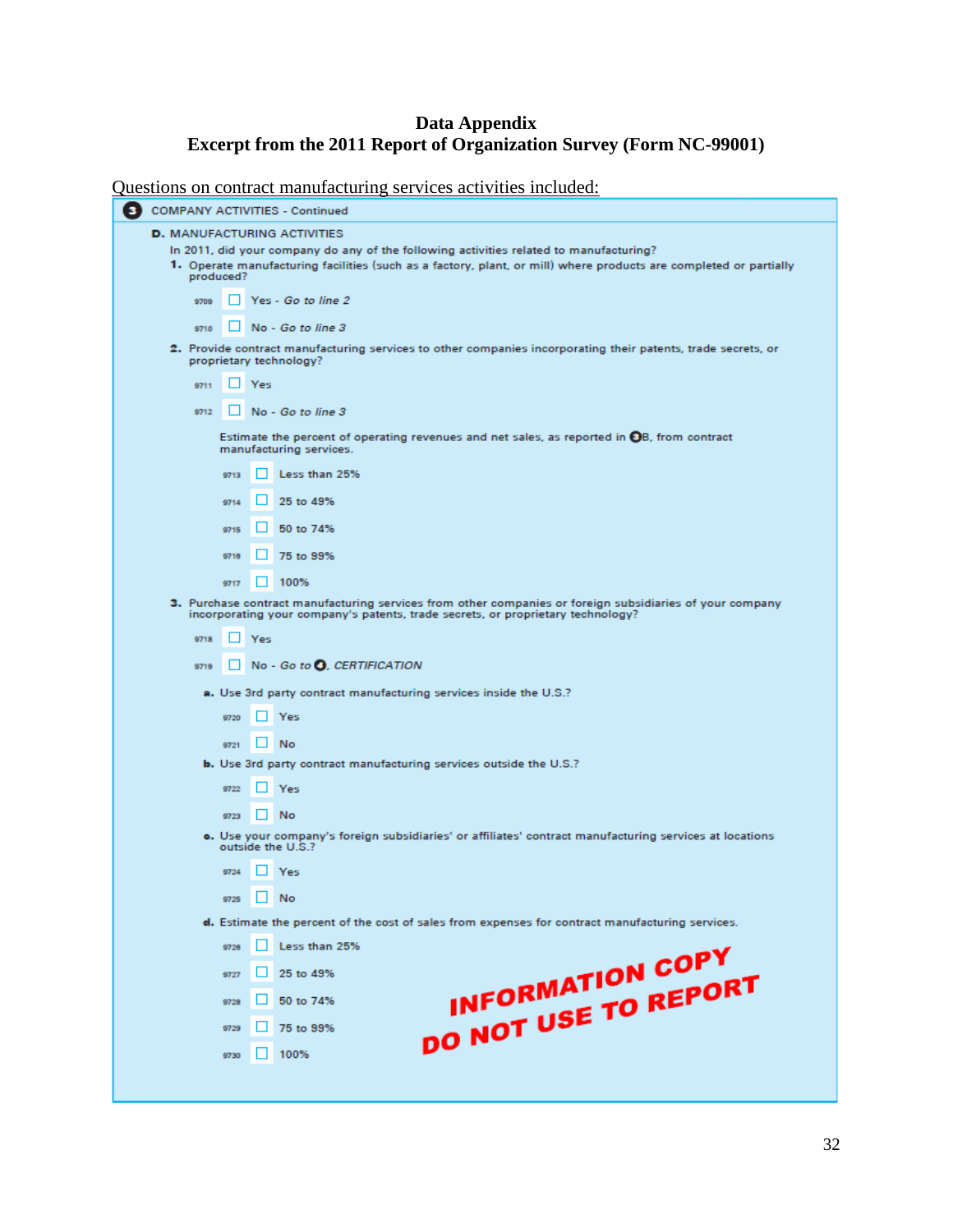# **Excerpt from the 2009 Benchmark Survey of U.S. Direct Investment Abroad for U.S. parents (Form BE-10A)**

Questions on purchases of contract manufacturing services included:

- (1) Did this U.S. reporter **purchase** contract manufacturing services from others (including foreign affiliates)? (Yes/No)
- (2) The U.S. Reporter **owned** some or all of the materials used by the contract manufacturers and the companies providing the manufacturing services were:
	- a. Located **inside** the U.S. (Yes/No)
	- b. Located **outside** the U.S. (Yes/No)
- (3) The U.S. Reporter **did not own** the materials used by the contract manufacturers and the companies providing the manufacturing services were:
	- a. Located **inside** the U.S. (Yes/No)
	- b. Located **outside** the U.S. (Yes/No)

This survey also included a question on performance of contract manufacturing services for others:

(1) Did this U.S. reporter **perform** contract manufacturing services for others (including foreign affiliates) outside the U.S.? (Yes/No)